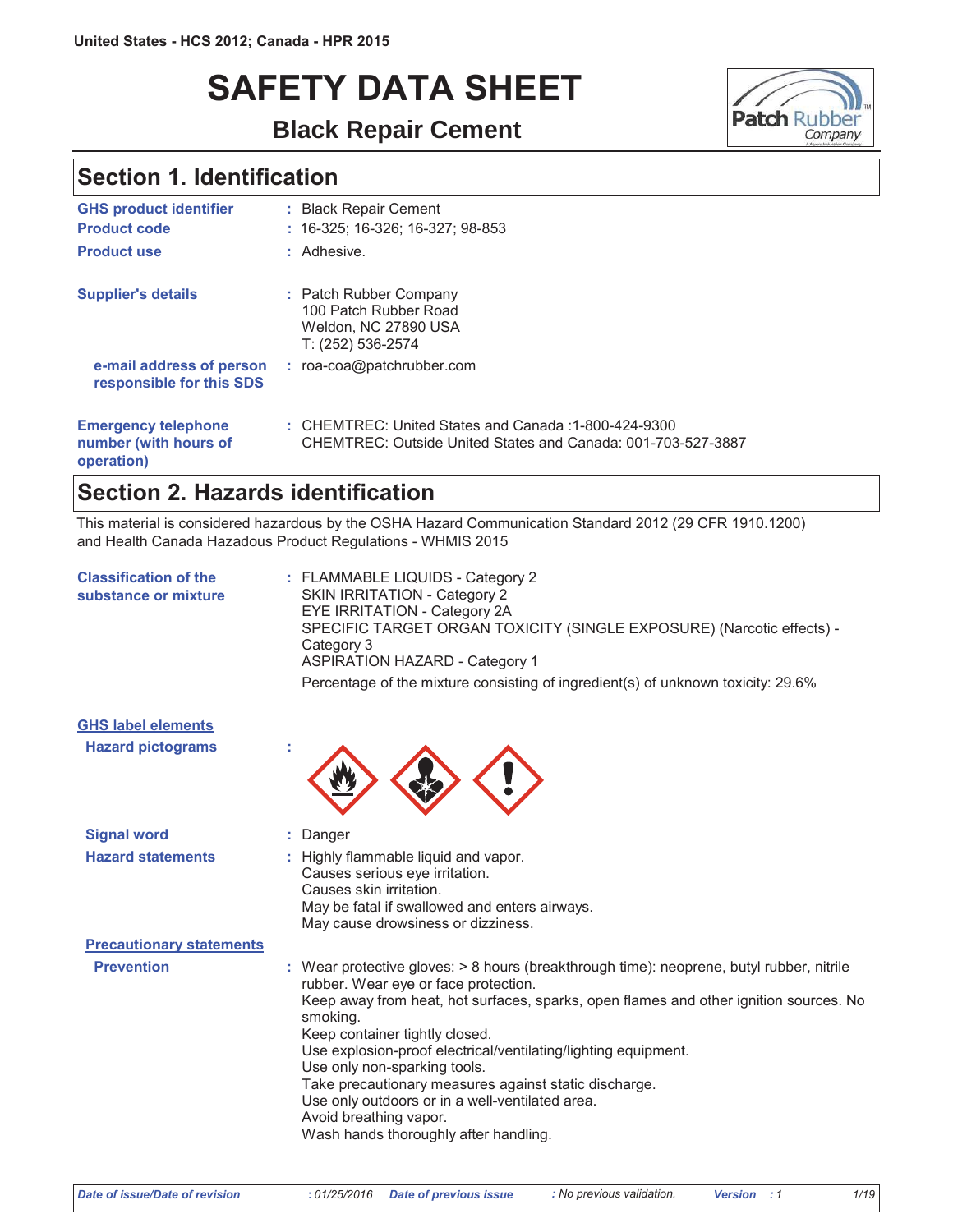### **Section 2. Hazards identification**

| <b>Response</b>                                        | : IF INHALED: Remove person to fresh air and keep comfortable for breathing. Call a<br>POISON CENTER or physician if you feel unwell.                                                     |
|--------------------------------------------------------|-------------------------------------------------------------------------------------------------------------------------------------------------------------------------------------------|
|                                                        | IF SWALLOWED: Immediately call a POISON CENTER or physician. Do NOT induce<br>vomiting.                                                                                                   |
|                                                        | IF ON SKIN (or hair): Take off immediately all contaminated clothing. Rinse skin with<br>water or shower.                                                                                 |
|                                                        | IF ON SKIN: Wash with plenty of soap and water. Take off contaminated clothing and<br>wash it before reuse.                                                                               |
|                                                        | If skin irritation occurs: Get medical attention.                                                                                                                                         |
|                                                        | IF IN EYES: Rinse cautiously with water for several minutes. Remove contact lenses, if<br>present and easy to do. Continue rinsing.<br>If eye irritation persists: Get medical attention. |
| <b>Storage</b>                                         | : Store locked up.<br>Store in a well-ventilated place. Keep cool.                                                                                                                        |
| <b>Disposal</b>                                        | : Dispose of contents and container in accordance with all local, regional, national and<br>international regulations.                                                                    |
| Other hazards which do not<br>result in classification | : None known.                                                                                                                                                                             |
|                                                        |                                                                                                                                                                                           |

### **Section 3. Composition/information on ingredients**

| Substance/mixture     | : Mixture        |
|-----------------------|------------------|
| <b>Other means of</b> | : Not available. |
| <i>identification</i> |                  |

#### **CAS** number/other identifiers

| <b>CAS</b> number   | : Not applicable.                  |
|---------------------|------------------------------------|
| <b>Product code</b> | $: 16-325; 16-326; 16-327; 98-853$ |

| Ingredient name                            | $\frac{0}{0}$ | <b>CAS number</b> |
|--------------------------------------------|---------------|-------------------|
| Naphtha (petroleum), hydrotreated light    | $60 - 100$    | 64742-49-0        |
| n-Heptane                                  | $30 - 45$     | 142-82-5          |
| 3-methylhexane                             | $0 - 30$      | 589-34-4          |
| Methylcyclohexane                          | $0 - 20$      | 108-87-2          |
| 2-Methylhexane                             | $0 - 15$      | 591-76-4          |
| 3-Ethylpentane                             | $0 - 5$       | 617-78-7          |
| 2,3-dimethylpentane                        | $0 - 5$       | 565-59-3          |
| carbon black, respirable other than powder | $1 - 1.5$     | 1333-86-4         |
| sulfur                                     | $0.1 - 1$     | 7704-34-9         |
| Zinc oxide                                 | $0.1 - 1$     | 1314-13-2         |
| Isopropyl alcohol                          | $0.1 - 1$     | 67-63-0           |

Any concentration shown as a range is to protect confidentiality or is due to batch variation.

There are no additional ingredients present which, within the current knowledge of the supplier and in the concentrations applicable, are classified as hazardous to health or the environment and hence require reporting in this section.

Occupational exposure limits, if available, are listed in Section 8.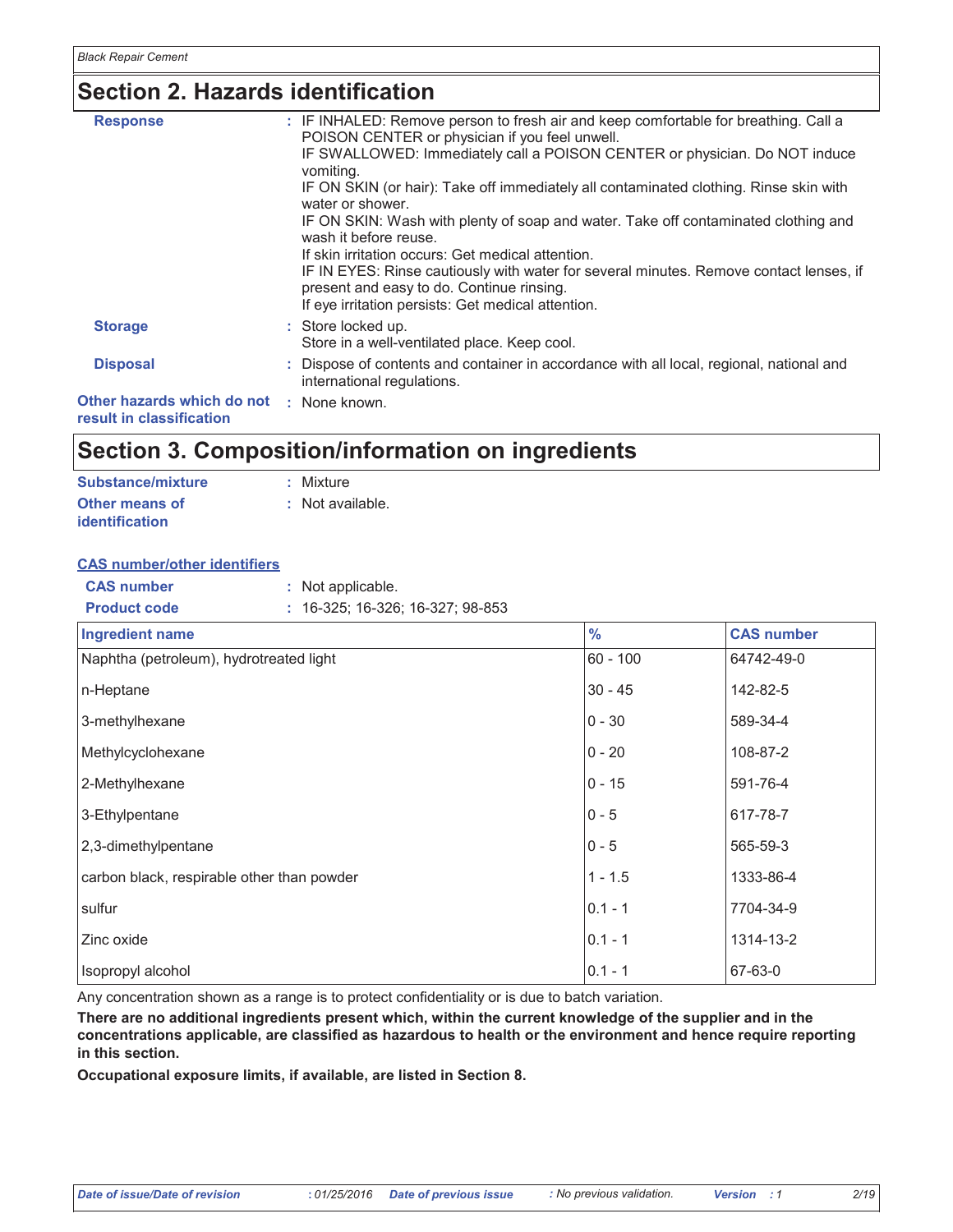# **Section 4. First aid measures**

#### **Description of necessary first aid measures**

| Eye contact         | : Immediately flush eyes with plenty of water, occasionally lifting the upper and lower<br>eyelids. Check for and remove any contact lenses. Continue to rinse for at least 10<br>minutes. Get medical attention.                                                                                                                                                                                                                                                                                                                                                                                                                                                                                                                                                                                                                               |
|---------------------|-------------------------------------------------------------------------------------------------------------------------------------------------------------------------------------------------------------------------------------------------------------------------------------------------------------------------------------------------------------------------------------------------------------------------------------------------------------------------------------------------------------------------------------------------------------------------------------------------------------------------------------------------------------------------------------------------------------------------------------------------------------------------------------------------------------------------------------------------|
| <b>Inhalation</b>   | : Remove victim to fresh air and keep at rest in a position comfortable for breathing. If it<br>is suspected that fumes are still present, the rescuer should wear an appropriate mask<br>or self-contained breathing apparatus. If not breathing, if breathing is irregular or if<br>respiratory arrest occurs, provide artificial respiration or oxygen by trained personnel. It<br>may be dangerous to the person providing aid to give mouth-to-mouth resuscitation.<br>Get medical attention. If necessary, call a poison center or physician. If unconscious,<br>place in recovery position and get medical attention immediately. Maintain an open<br>airway. Loosen tight clothing such as a collar, tie, belt or waistband.                                                                                                            |
| <b>Skin contact</b> | : Wash contaminated skin with soap and water. Remove contaminated clothing and<br>shoes. Continue to rinse for at least 10 minutes. Get medical attention. Wash clothing<br>before reuse. Clean shoes thoroughly before reuse.                                                                                                                                                                                                                                                                                                                                                                                                                                                                                                                                                                                                                  |
| <b>Ingestion</b>    | : Get medical attention immediately. Call a poison center or physician. Wash out mouth<br>with water. Remove dentures if any. Remove victim to fresh air and keep at rest in a<br>position comfortable for breathing. If material has been swallowed and the exposed<br>person is conscious, give small quantities of water to drink. Stop if the exposed person<br>feels sick as vomiting may be dangerous. Aspiration hazard if swallowed. Can enter<br>lungs and cause damage. Do not induce vomiting. If vomiting occurs, the head should<br>be kept low so that vomit does not enter the lungs. Never give anything by mouth to an<br>unconscious person. If unconscious, place in recovery position and get medical<br>attention immediately. Maintain an open airway. Loosen tight clothing such as a collar,<br>tie, belt or waistband. |

#### Most important symptoms/effects, acute and delayed

| <b>Potential acute health effects</b> |                                                                                                                                                                                                                                                              |
|---------------------------------------|--------------------------------------------------------------------------------------------------------------------------------------------------------------------------------------------------------------------------------------------------------------|
| Eye contact                           | : Causes serious eye irritation.                                                                                                                                                                                                                             |
| <b>Inhalation</b>                     | : Can cause central nervous system (CNS) depression. May cause drowsiness or<br>dizziness.                                                                                                                                                                   |
| <b>Skin contact</b>                   | : Causes skin irritation.                                                                                                                                                                                                                                    |
| <b>Ingestion</b>                      | : Can cause central nervous system (CNS) depression. May be irritating to mouth, throat<br>and stomach. May be fatal if swallowed and enters airways.                                                                                                        |
| Over-exposure signs/symptoms          |                                                                                                                                                                                                                                                              |
| <b>Eye contact</b>                    | : Adverse symptoms may include the following:<br>pain or irritation<br>watering<br>redness                                                                                                                                                                   |
| <b>Inhalation</b>                     | : Adverse symptoms may include the following:<br>nausea or vomiting<br>headache<br>drowsiness/fatigue<br>dizziness/vertigo<br>unconsciousness                                                                                                                |
| <b>Skin contact</b>                   | : Adverse symptoms may include the following:<br>irritation<br>redness                                                                                                                                                                                       |
| <b>Ingestion</b>                      | : Adverse symptoms may include the following:<br>nausea or vomiting                                                                                                                                                                                          |
|                                       | Indication of immediate medical attention and special treatment needed, if necessary                                                                                                                                                                         |
| <b>Notes to physician</b>             | : Treat symptomatically. Contact poison treatment specialist immediately if large<br>quantities have been ingested or inhaled. Aspiration hazard if swallowed. Can enter<br>lungs and cause damage. high concentrations: heartbeat irregularity (arrhythmia) |
| <b>Specific treatments</b>            | : No specific treatment.                                                                                                                                                                                                                                     |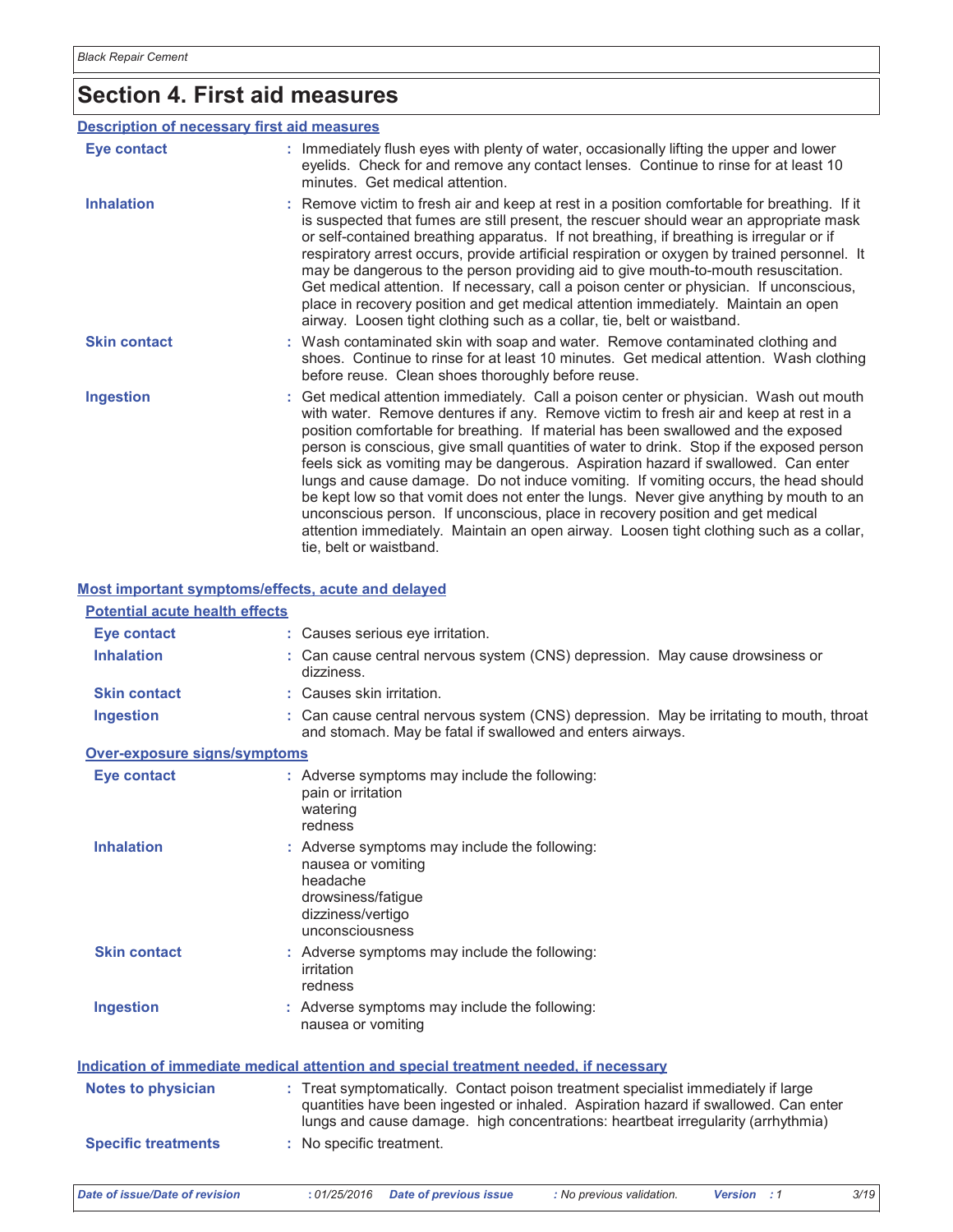### **Section 4. First aid measures**

**Protection of first-aiders** : No action shall be taken involving any personal risk or without suitable training. If it is suspected that fumes are still present, the rescuer should wear an appropriate mask or self-contained breathing apparatus. It may be dangerous to the person providing aid to give mouth-to-mouth resuscitation.

#### See toxicological information (Section 11)

| <b>Section 5. Fire-fighting measures</b>                 |                                                                                                                                                                                                                                                                                                                                                                                                                                                                                                                                                                              |  |
|----------------------------------------------------------|------------------------------------------------------------------------------------------------------------------------------------------------------------------------------------------------------------------------------------------------------------------------------------------------------------------------------------------------------------------------------------------------------------------------------------------------------------------------------------------------------------------------------------------------------------------------------|--|
| <b>Extinguishing media</b>                               |                                                                                                                                                                                                                                                                                                                                                                                                                                                                                                                                                                              |  |
| <b>Suitable extinguishing</b><br>media                   | : Use dry chemical, $CO2$ , water spray (fog) or foam.                                                                                                                                                                                                                                                                                                                                                                                                                                                                                                                       |  |
| <b>Unsuitable extinguishing</b><br>media                 | : Do not use water jet.                                                                                                                                                                                                                                                                                                                                                                                                                                                                                                                                                      |  |
| <b>Specific hazards arising</b><br>from the chemical     | : Highly flammable liquid and vapor. In a fire or if heated, a pressure increase will occur<br>and the container may burst, with the risk of a subsequent explosion. Vapors may<br>accumulate in low or confined areas or travel a considerable distance to a source of<br>ignition and flash back. Runoff to sewer may create fire or explosion hazard. Fire water<br>contaminated with this material must be contained and prevented from being discharged<br>to any waterway, sewer or drain. Hot containers may explode. Vapors may form<br>explosive mixtures with air. |  |
| <b>Hazardous thermal</b><br>decomposition products       | : Decomposition products may include the following materials:<br>carbon dioxide<br>carbon monoxide<br>sulfur oxides<br>metal oxide/oxides<br>smoke<br>Soot<br>fumes or vapor                                                                                                                                                                                                                                                                                                                                                                                                 |  |
| <b>Special protective actions</b><br>for fire-fighters   | : Promptly isolate the scene by removing all persons from the vicinity of the incident if<br>there is a fire. No action shall be taken involving any personal risk or without suitable<br>training. Move containers from fire area if this can be done without risk. Use water<br>spray to keep fire-exposed containers cool. LARGE FIRE: Dike area of fire to prevent<br>runoff.                                                                                                                                                                                            |  |
| <b>Special protective</b><br>equipment for fire-fighters | : Fire-fighters should wear appropriate protective equipment and self-contained breathing<br>apparatus (SCBA) with a full face-piece operated in positive pressure mode.                                                                                                                                                                                                                                                                                                                                                                                                     |  |

### **Section 6. Accidental release measures**

#### Personal precautions, protective equipment and emergency procedures For non-emergency : No action shall be taken involving any personal risk or without suitable training. Evacuate surrounding areas. Keep unnecessary and unprotected personnel from personnel entering. Do not touch or walk through spilled material. Shut off all ignition sources. No flares, smoking or flames in hazard area. Avoid breathing vapor or mist. Provide adequate ventilation. Wear appropriate respirator when ventilation is inadequate. Put on appropriate personal protective equipment. For emergency responders : If specialized clothing is required to deal with the spillage, take note of any information in Section 8 on suitable and unsuitable materials. See also the information in "For non-emergency personnel". **Environmental precautions** : Avoid dispersal of spilled material and runoff and contact with soil, waterways, drains and sewers. Inform the relevant authorities if the product has caused environmental pollution (sewers, waterways, soil or air). Water polluting material. May be harmful to the environment if released in large quantities.

Methods and materials for containment and cleaning up

| Date of issue/Date of revision | : 01/25/2016 Date of previous issue | : No previous validation. | Version : 1 |
|--------------------------------|-------------------------------------|---------------------------|-------------|
|--------------------------------|-------------------------------------|---------------------------|-------------|

 $4/19$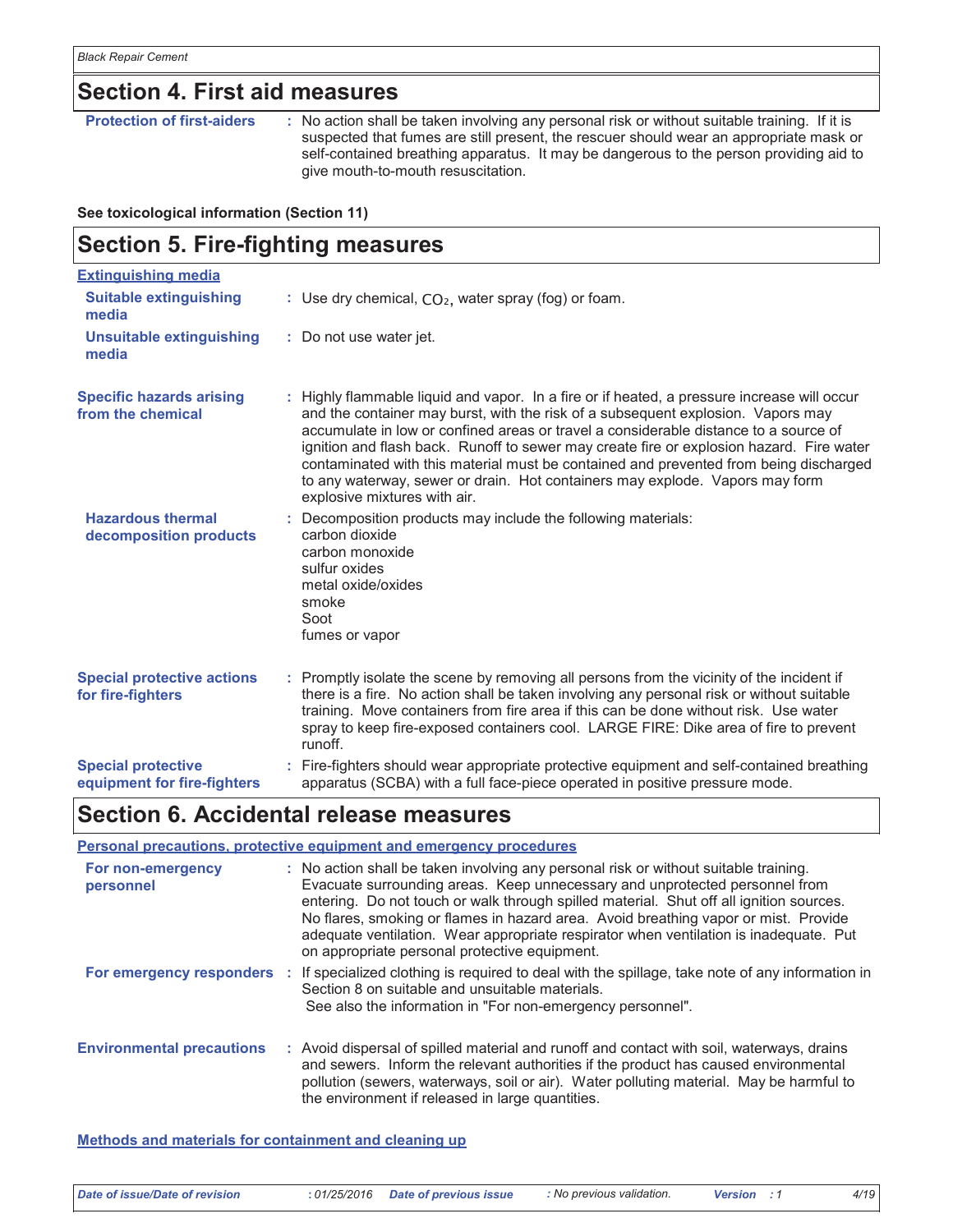# Section 6. Accidental release measures

| <b>Small spill</b> | : Stop leak if without risk. Move containers from spill area. Use spark-proof tools and<br>explosion-proof equipment. Absorb with an inert material and place in an appropriate<br>waste disposal container. Dispose of via a licensed waste disposal contractor.                                                                                                                                                                                                                                                                                                                                                                                                                                                                                                                                                                                                                   |
|--------------------|-------------------------------------------------------------------------------------------------------------------------------------------------------------------------------------------------------------------------------------------------------------------------------------------------------------------------------------------------------------------------------------------------------------------------------------------------------------------------------------------------------------------------------------------------------------------------------------------------------------------------------------------------------------------------------------------------------------------------------------------------------------------------------------------------------------------------------------------------------------------------------------|
| <b>Large spill</b> | : Stop leak if without risk. Move containers from spill area. Use spark-proof tools and<br>explosion-proof equipment. Approach release from upwind. Prevent entry into sewers,<br>water courses, basements or confined areas. Wash spillages into an effluent treatment<br>plant or proceed as follows. Contain and collect spillage with non-combustible,<br>absorbent material e.g. sand, earth, vermiculite or diatomaceous earth and place in<br>container for disposal according to local regulations (see Section 13). Dispose of via a<br>licensed waste disposal contractor. Contaminated absorbent material may pose the<br>same hazard as the spilled product. Note: see Section 1 for emergency contact<br>information and Section 13 for waste disposal. For large spills, dike spilled material or<br>otherwise contain it to ensure runoff does not reach a waterway. |

# **Section 7. Handling and storage**

#### **Precautions for safe handling**

| <b>Protective measures</b>                                                       | : Put on appropriate personal protective equipment (see Section 8). Do not swallow.<br>Avoid contact with eyes, skin and clothing. Avoid breathing vapor or mist. Avoid<br>release to the environment. Use only with adequate ventilation. Wear appropriate<br>respirator when ventilation is inadequate. Do not enter storage areas and confined<br>spaces unless adequately ventilated. Keep in the original container or an approved<br>alternative made from a compatible material, kept tightly closed when not in use. Store<br>and use away from heat, sparks, open flame or any other ignition source. Use<br>explosion-proof electrical (ventilating, lighting and material handling) equipment. Use<br>only non-sparking tools. Take precautionary measures against electrostatic discharges.<br>Empty containers retain product residue and can be hazardous. Do not reuse container.<br>Do not pressurize, cut, weld, braze, solder, drill, grind or expose containers to heat or<br>sources of ignition. |
|----------------------------------------------------------------------------------|-----------------------------------------------------------------------------------------------------------------------------------------------------------------------------------------------------------------------------------------------------------------------------------------------------------------------------------------------------------------------------------------------------------------------------------------------------------------------------------------------------------------------------------------------------------------------------------------------------------------------------------------------------------------------------------------------------------------------------------------------------------------------------------------------------------------------------------------------------------------------------------------------------------------------------------------------------------------------------------------------------------------------|
| <b>Advice on general</b><br>occupational hygiene                                 | : Eating, drinking and smoking should be prohibited in areas where this material is<br>handled, stored and processed. Workers should wash hands and face before eating,<br>drinking and smoking. Remove contaminated clothing and protective equipment before<br>entering eating areas. See also Section 8 for additional information on hygiene<br>measures.                                                                                                                                                                                                                                                                                                                                                                                                                                                                                                                                                                                                                                                         |
| <b>Conditions for safe storage,</b><br>including any<br><b>incompatibilities</b> | Store in accordance with local regulations. Store in a segregated and approved area.<br>Store in original container protected from direct sunlight in a dry, cool and well-ventilated<br>area, away from incompatible materials (see Section 10) and food and drink. Store<br>locked up. Eliminate all ignition sources. Separate from oxidizing materials. Keep<br>container tightly closed and sealed until ready for use. Containers that have been<br>opened must be carefully resealed and kept upright to prevent leakage. Do not store in<br>unlabeled containers. Use appropriate containment to avoid environmental<br>contamination.                                                                                                                                                                                                                                                                                                                                                                        |

# Section 8. Exposure controls/personal protection

#### **Control parameters**

| <b>Occupational exposure limits</b> |  |  |
|-------------------------------------|--|--|
|-------------------------------------|--|--|

| <b>Ingredient name</b>                            |                                              | <b>Exposure limits</b>                                                                                                                                                                                                                              |
|---------------------------------------------------|----------------------------------------------|-----------------------------------------------------------------------------------------------------------------------------------------------------------------------------------------------------------------------------------------------------|
| <b>United States Occupational Exposure Limits</b> |                                              |                                                                                                                                                                                                                                                     |
| Naphtha (petroleum), hydrotreated light           |                                              | None.                                                                                                                                                                                                                                               |
| n-Heptane                                         |                                              | <b>ACGIH TLV (United States, 4/2014).</b><br>TWA: 400 ppm 8 hours.<br>TWA: 1640 mg/m <sup>3</sup> 8 hours.<br>STEL: 500 ppm 15 minutes.<br>STEL: 2050 mg/m <sup>3</sup> 15 minutes.<br>NIOSH REL (United States, 10/2013).<br>TWA: 85 ppm 10 hours. |
| Date of issue/Date of revision                    | :01/25/2016<br><b>Date of previous issue</b> | : No previous validation.<br>5/19<br><b>Version</b> : 1                                                                                                                                                                                             |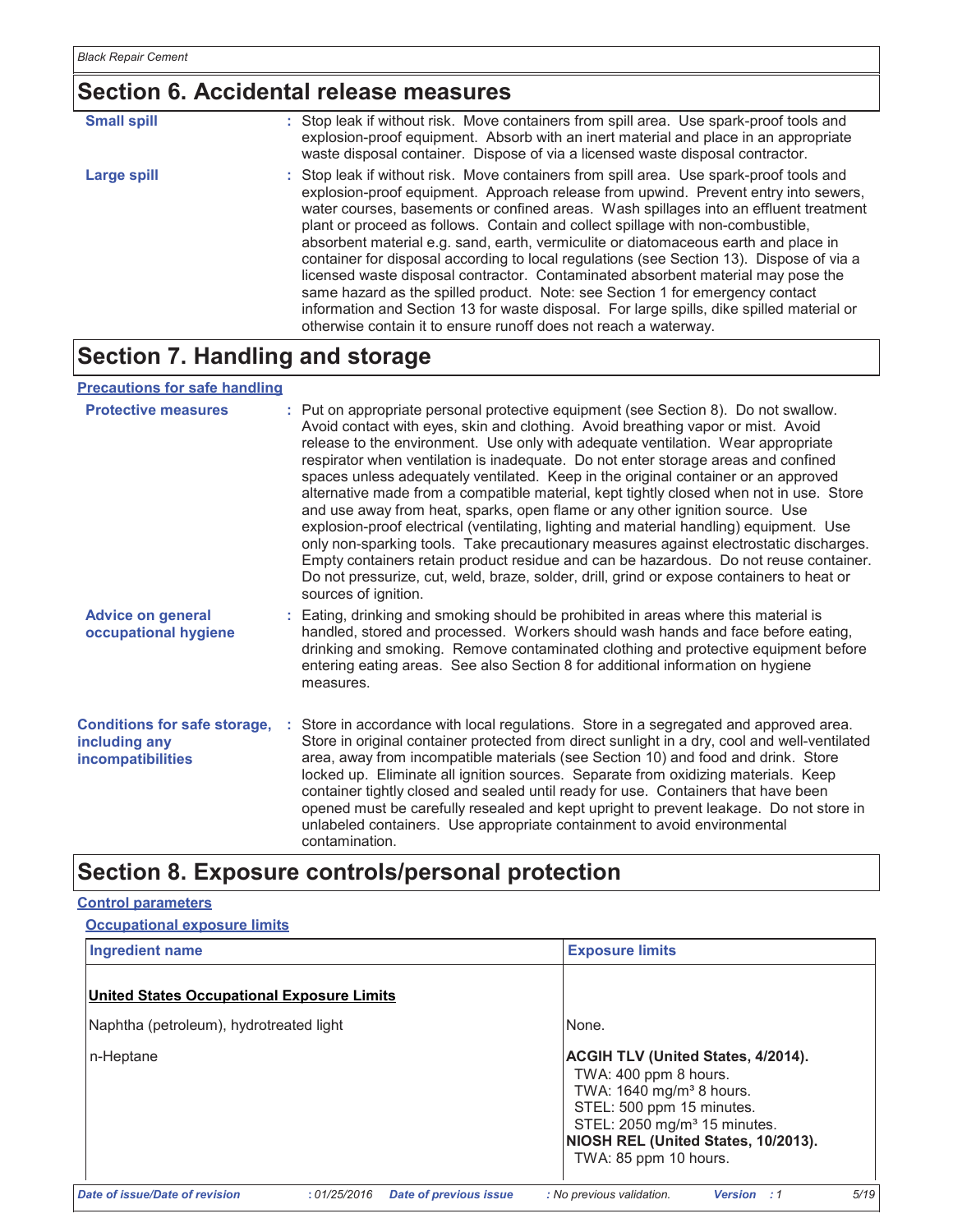| CEIL: 440 ppm 15 minutes.<br>CEIL: 1800 mg/m <sup>3</sup> 15 minutes.<br>OSHA PEL (United States, 2/2013).<br>TWA: 500 ppm 8 hours.<br>TWA: 2000 mg/m <sup>3</sup> 8 hours.<br>OSHA PEL 1989 (United States, 3/1989).<br>TWA: 400 ppm 8 hours.<br>TWA: 1600 mg/m <sup>3</sup> 8 hours.<br>STEL: 500 ppm 15 minutes.<br>STEL: 2000 mg/m <sup>3</sup> 15 minutes.<br>3-methylhexane<br>ACGIH TLV (United States, 4/2014).<br>TWA: 400 ppm 8 hours.<br>TWA: 1640 mg/m <sup>3</sup> 8 hours.<br>STEL: 500 ppm 15 minutes.<br>STEL: 2050 mg/m <sup>3</sup> 15 minutes.<br>Methylcyclohexane<br>ACGIH TLV (United States, 4/2014).<br>TWA: 400 ppm 8 hours.<br>TWA: 1610 mg/m <sup>3</sup> 8 hours.<br>NIOSH REL (United States, 10/2013).<br>TWA: 400 ppm 10 hours.<br>TWA: 1600 mg/m <sup>3</sup> 10 hours.<br>OSHA PEL (United States, 2/2013).<br>TWA: 500 ppm 8 hours.<br>TWA: 2000 mg/m <sup>3</sup> 8 hours.<br>2-Methylhexane<br>ACGIH TLV (United States, 4/2014).<br>TWA: 400 ppm 8 hours.<br>TWA: 1640 mg/m <sup>3</sup> 8 hours.<br>STEL: 500 ppm 15 minutes.<br>STEL: 2050 mg/m <sup>3</sup> 15 minutes.<br>3-Ethylpentane<br><b>ACGIH TLV (United States, 4/2014).</b><br>TWA: 400 ppm 8 hours.<br>TWA: 1640 mg/m <sup>3</sup> 8 hours.<br>STEL: 500 ppm 15 minutes.<br>STEL: 2050 mg/m <sup>3</sup> 15 minutes.<br>2,3-dimethylpentane<br><b>ACGIH TLV (United States, 4/2014).</b><br>TWA: 400 ppm 8 hours.<br>TWA: 1640 mg/m <sup>3</sup> 8 hours.<br>STEL: 500 ppm 15 minutes.<br>STEL: 2050 mg/m <sup>3</sup> 15 minutes.<br>carbon black, respirable other than powder<br>NIOSH REL (United States, 10/2013).<br>TWA: 3.5 mg/m <sup>3</sup> 10 hours.<br>TWA: 0.1 mg of PAHs/cm <sup>3</sup> 10 hours.<br>OSHA PEL (United States, 2/2013).<br>TWA: $3.5 \text{ mg/m}^3$ 8 hours.<br>ACGIH TLV (United States, 4/2014).<br>TWA: 3 mg/m <sup>3</sup> 8 hours. Form: Inhalable<br>fraction<br>sulfur<br>None. | TWA: 350 mg/m <sup>3</sup> 10 hours. |
|---------------------------------------------------------------------------------------------------------------------------------------------------------------------------------------------------------------------------------------------------------------------------------------------------------------------------------------------------------------------------------------------------------------------------------------------------------------------------------------------------------------------------------------------------------------------------------------------------------------------------------------------------------------------------------------------------------------------------------------------------------------------------------------------------------------------------------------------------------------------------------------------------------------------------------------------------------------------------------------------------------------------------------------------------------------------------------------------------------------------------------------------------------------------------------------------------------------------------------------------------------------------------------------------------------------------------------------------------------------------------------------------------------------------------------------------------------------------------------------------------------------------------------------------------------------------------------------------------------------------------------------------------------------------------------------------------------------------------------------------------------------------------------------------------------------------------------------------------------------------------------------------------------------------------|--------------------------------------|
|                                                                                                                                                                                                                                                                                                                                                                                                                                                                                                                                                                                                                                                                                                                                                                                                                                                                                                                                                                                                                                                                                                                                                                                                                                                                                                                                                                                                                                                                                                                                                                                                                                                                                                                                                                                                                                                                                                                           |                                      |
|                                                                                                                                                                                                                                                                                                                                                                                                                                                                                                                                                                                                                                                                                                                                                                                                                                                                                                                                                                                                                                                                                                                                                                                                                                                                                                                                                                                                                                                                                                                                                                                                                                                                                                                                                                                                                                                                                                                           |                                      |
|                                                                                                                                                                                                                                                                                                                                                                                                                                                                                                                                                                                                                                                                                                                                                                                                                                                                                                                                                                                                                                                                                                                                                                                                                                                                                                                                                                                                                                                                                                                                                                                                                                                                                                                                                                                                                                                                                                                           |                                      |
|                                                                                                                                                                                                                                                                                                                                                                                                                                                                                                                                                                                                                                                                                                                                                                                                                                                                                                                                                                                                                                                                                                                                                                                                                                                                                                                                                                                                                                                                                                                                                                                                                                                                                                                                                                                                                                                                                                                           |                                      |
|                                                                                                                                                                                                                                                                                                                                                                                                                                                                                                                                                                                                                                                                                                                                                                                                                                                                                                                                                                                                                                                                                                                                                                                                                                                                                                                                                                                                                                                                                                                                                                                                                                                                                                                                                                                                                                                                                                                           |                                      |
|                                                                                                                                                                                                                                                                                                                                                                                                                                                                                                                                                                                                                                                                                                                                                                                                                                                                                                                                                                                                                                                                                                                                                                                                                                                                                                                                                                                                                                                                                                                                                                                                                                                                                                                                                                                                                                                                                                                           |                                      |
|                                                                                                                                                                                                                                                                                                                                                                                                                                                                                                                                                                                                                                                                                                                                                                                                                                                                                                                                                                                                                                                                                                                                                                                                                                                                                                                                                                                                                                                                                                                                                                                                                                                                                                                                                                                                                                                                                                                           |                                      |
|                                                                                                                                                                                                                                                                                                                                                                                                                                                                                                                                                                                                                                                                                                                                                                                                                                                                                                                                                                                                                                                                                                                                                                                                                                                                                                                                                                                                                                                                                                                                                                                                                                                                                                                                                                                                                                                                                                                           |                                      |
|                                                                                                                                                                                                                                                                                                                                                                                                                                                                                                                                                                                                                                                                                                                                                                                                                                                                                                                                                                                                                                                                                                                                                                                                                                                                                                                                                                                                                                                                                                                                                                                                                                                                                                                                                                                                                                                                                                                           |                                      |
|                                                                                                                                                                                                                                                                                                                                                                                                                                                                                                                                                                                                                                                                                                                                                                                                                                                                                                                                                                                                                                                                                                                                                                                                                                                                                                                                                                                                                                                                                                                                                                                                                                                                                                                                                                                                                                                                                                                           |                                      |
|                                                                                                                                                                                                                                                                                                                                                                                                                                                                                                                                                                                                                                                                                                                                                                                                                                                                                                                                                                                                                                                                                                                                                                                                                                                                                                                                                                                                                                                                                                                                                                                                                                                                                                                                                                                                                                                                                                                           |                                      |
|                                                                                                                                                                                                                                                                                                                                                                                                                                                                                                                                                                                                                                                                                                                                                                                                                                                                                                                                                                                                                                                                                                                                                                                                                                                                                                                                                                                                                                                                                                                                                                                                                                                                                                                                                                                                                                                                                                                           |                                      |
|                                                                                                                                                                                                                                                                                                                                                                                                                                                                                                                                                                                                                                                                                                                                                                                                                                                                                                                                                                                                                                                                                                                                                                                                                                                                                                                                                                                                                                                                                                                                                                                                                                                                                                                                                                                                                                                                                                                           |                                      |
|                                                                                                                                                                                                                                                                                                                                                                                                                                                                                                                                                                                                                                                                                                                                                                                                                                                                                                                                                                                                                                                                                                                                                                                                                                                                                                                                                                                                                                                                                                                                                                                                                                                                                                                                                                                                                                                                                                                           |                                      |
|                                                                                                                                                                                                                                                                                                                                                                                                                                                                                                                                                                                                                                                                                                                                                                                                                                                                                                                                                                                                                                                                                                                                                                                                                                                                                                                                                                                                                                                                                                                                                                                                                                                                                                                                                                                                                                                                                                                           |                                      |
|                                                                                                                                                                                                                                                                                                                                                                                                                                                                                                                                                                                                                                                                                                                                                                                                                                                                                                                                                                                                                                                                                                                                                                                                                                                                                                                                                                                                                                                                                                                                                                                                                                                                                                                                                                                                                                                                                                                           |                                      |
|                                                                                                                                                                                                                                                                                                                                                                                                                                                                                                                                                                                                                                                                                                                                                                                                                                                                                                                                                                                                                                                                                                                                                                                                                                                                                                                                                                                                                                                                                                                                                                                                                                                                                                                                                                                                                                                                                                                           |                                      |
|                                                                                                                                                                                                                                                                                                                                                                                                                                                                                                                                                                                                                                                                                                                                                                                                                                                                                                                                                                                                                                                                                                                                                                                                                                                                                                                                                                                                                                                                                                                                                                                                                                                                                                                                                                                                                                                                                                                           |                                      |
|                                                                                                                                                                                                                                                                                                                                                                                                                                                                                                                                                                                                                                                                                                                                                                                                                                                                                                                                                                                                                                                                                                                                                                                                                                                                                                                                                                                                                                                                                                                                                                                                                                                                                                                                                                                                                                                                                                                           |                                      |
|                                                                                                                                                                                                                                                                                                                                                                                                                                                                                                                                                                                                                                                                                                                                                                                                                                                                                                                                                                                                                                                                                                                                                                                                                                                                                                                                                                                                                                                                                                                                                                                                                                                                                                                                                                                                                                                                                                                           |                                      |
|                                                                                                                                                                                                                                                                                                                                                                                                                                                                                                                                                                                                                                                                                                                                                                                                                                                                                                                                                                                                                                                                                                                                                                                                                                                                                                                                                                                                                                                                                                                                                                                                                                                                                                                                                                                                                                                                                                                           |                                      |
|                                                                                                                                                                                                                                                                                                                                                                                                                                                                                                                                                                                                                                                                                                                                                                                                                                                                                                                                                                                                                                                                                                                                                                                                                                                                                                                                                                                                                                                                                                                                                                                                                                                                                                                                                                                                                                                                                                                           |                                      |
|                                                                                                                                                                                                                                                                                                                                                                                                                                                                                                                                                                                                                                                                                                                                                                                                                                                                                                                                                                                                                                                                                                                                                                                                                                                                                                                                                                                                                                                                                                                                                                                                                                                                                                                                                                                                                                                                                                                           |                                      |
|                                                                                                                                                                                                                                                                                                                                                                                                                                                                                                                                                                                                                                                                                                                                                                                                                                                                                                                                                                                                                                                                                                                                                                                                                                                                                                                                                                                                                                                                                                                                                                                                                                                                                                                                                                                                                                                                                                                           |                                      |
|                                                                                                                                                                                                                                                                                                                                                                                                                                                                                                                                                                                                                                                                                                                                                                                                                                                                                                                                                                                                                                                                                                                                                                                                                                                                                                                                                                                                                                                                                                                                                                                                                                                                                                                                                                                                                                                                                                                           |                                      |
|                                                                                                                                                                                                                                                                                                                                                                                                                                                                                                                                                                                                                                                                                                                                                                                                                                                                                                                                                                                                                                                                                                                                                                                                                                                                                                                                                                                                                                                                                                                                                                                                                                                                                                                                                                                                                                                                                                                           |                                      |
|                                                                                                                                                                                                                                                                                                                                                                                                                                                                                                                                                                                                                                                                                                                                                                                                                                                                                                                                                                                                                                                                                                                                                                                                                                                                                                                                                                                                                                                                                                                                                                                                                                                                                                                                                                                                                                                                                                                           |                                      |
|                                                                                                                                                                                                                                                                                                                                                                                                                                                                                                                                                                                                                                                                                                                                                                                                                                                                                                                                                                                                                                                                                                                                                                                                                                                                                                                                                                                                                                                                                                                                                                                                                                                                                                                                                                                                                                                                                                                           |                                      |
|                                                                                                                                                                                                                                                                                                                                                                                                                                                                                                                                                                                                                                                                                                                                                                                                                                                                                                                                                                                                                                                                                                                                                                                                                                                                                                                                                                                                                                                                                                                                                                                                                                                                                                                                                                                                                                                                                                                           |                                      |
|                                                                                                                                                                                                                                                                                                                                                                                                                                                                                                                                                                                                                                                                                                                                                                                                                                                                                                                                                                                                                                                                                                                                                                                                                                                                                                                                                                                                                                                                                                                                                                                                                                                                                                                                                                                                                                                                                                                           |                                      |
|                                                                                                                                                                                                                                                                                                                                                                                                                                                                                                                                                                                                                                                                                                                                                                                                                                                                                                                                                                                                                                                                                                                                                                                                                                                                                                                                                                                                                                                                                                                                                                                                                                                                                                                                                                                                                                                                                                                           |                                      |
|                                                                                                                                                                                                                                                                                                                                                                                                                                                                                                                                                                                                                                                                                                                                                                                                                                                                                                                                                                                                                                                                                                                                                                                                                                                                                                                                                                                                                                                                                                                                                                                                                                                                                                                                                                                                                                                                                                                           |                                      |
|                                                                                                                                                                                                                                                                                                                                                                                                                                                                                                                                                                                                                                                                                                                                                                                                                                                                                                                                                                                                                                                                                                                                                                                                                                                                                                                                                                                                                                                                                                                                                                                                                                                                                                                                                                                                                                                                                                                           |                                      |
|                                                                                                                                                                                                                                                                                                                                                                                                                                                                                                                                                                                                                                                                                                                                                                                                                                                                                                                                                                                                                                                                                                                                                                                                                                                                                                                                                                                                                                                                                                                                                                                                                                                                                                                                                                                                                                                                                                                           |                                      |
|                                                                                                                                                                                                                                                                                                                                                                                                                                                                                                                                                                                                                                                                                                                                                                                                                                                                                                                                                                                                                                                                                                                                                                                                                                                                                                                                                                                                                                                                                                                                                                                                                                                                                                                                                                                                                                                                                                                           |                                      |
|                                                                                                                                                                                                                                                                                                                                                                                                                                                                                                                                                                                                                                                                                                                                                                                                                                                                                                                                                                                                                                                                                                                                                                                                                                                                                                                                                                                                                                                                                                                                                                                                                                                                                                                                                                                                                                                                                                                           |                                      |
|                                                                                                                                                                                                                                                                                                                                                                                                                                                                                                                                                                                                                                                                                                                                                                                                                                                                                                                                                                                                                                                                                                                                                                                                                                                                                                                                                                                                                                                                                                                                                                                                                                                                                                                                                                                                                                                                                                                           |                                      |
|                                                                                                                                                                                                                                                                                                                                                                                                                                                                                                                                                                                                                                                                                                                                                                                                                                                                                                                                                                                                                                                                                                                                                                                                                                                                                                                                                                                                                                                                                                                                                                                                                                                                                                                                                                                                                                                                                                                           |                                      |
|                                                                                                                                                                                                                                                                                                                                                                                                                                                                                                                                                                                                                                                                                                                                                                                                                                                                                                                                                                                                                                                                                                                                                                                                                                                                                                                                                                                                                                                                                                                                                                                                                                                                                                                                                                                                                                                                                                                           |                                      |
|                                                                                                                                                                                                                                                                                                                                                                                                                                                                                                                                                                                                                                                                                                                                                                                                                                                                                                                                                                                                                                                                                                                                                                                                                                                                                                                                                                                                                                                                                                                                                                                                                                                                                                                                                                                                                                                                                                                           |                                      |
|                                                                                                                                                                                                                                                                                                                                                                                                                                                                                                                                                                                                                                                                                                                                                                                                                                                                                                                                                                                                                                                                                                                                                                                                                                                                                                                                                                                                                                                                                                                                                                                                                                                                                                                                                                                                                                                                                                                           |                                      |
|                                                                                                                                                                                                                                                                                                                                                                                                                                                                                                                                                                                                                                                                                                                                                                                                                                                                                                                                                                                                                                                                                                                                                                                                                                                                                                                                                                                                                                                                                                                                                                                                                                                                                                                                                                                                                                                                                                                           |                                      |
|                                                                                                                                                                                                                                                                                                                                                                                                                                                                                                                                                                                                                                                                                                                                                                                                                                                                                                                                                                                                                                                                                                                                                                                                                                                                                                                                                                                                                                                                                                                                                                                                                                                                                                                                                                                                                                                                                                                           |                                      |
|                                                                                                                                                                                                                                                                                                                                                                                                                                                                                                                                                                                                                                                                                                                                                                                                                                                                                                                                                                                                                                                                                                                                                                                                                                                                                                                                                                                                                                                                                                                                                                                                                                                                                                                                                                                                                                                                                                                           |                                      |
|                                                                                                                                                                                                                                                                                                                                                                                                                                                                                                                                                                                                                                                                                                                                                                                                                                                                                                                                                                                                                                                                                                                                                                                                                                                                                                                                                                                                                                                                                                                                                                                                                                                                                                                                                                                                                                                                                                                           |                                      |
|                                                                                                                                                                                                                                                                                                                                                                                                                                                                                                                                                                                                                                                                                                                                                                                                                                                                                                                                                                                                                                                                                                                                                                                                                                                                                                                                                                                                                                                                                                                                                                                                                                                                                                                                                                                                                                                                                                                           |                                      |
|                                                                                                                                                                                                                                                                                                                                                                                                                                                                                                                                                                                                                                                                                                                                                                                                                                                                                                                                                                                                                                                                                                                                                                                                                                                                                                                                                                                                                                                                                                                                                                                                                                                                                                                                                                                                                                                                                                                           |                                      |
|                                                                                                                                                                                                                                                                                                                                                                                                                                                                                                                                                                                                                                                                                                                                                                                                                                                                                                                                                                                                                                                                                                                                                                                                                                                                                                                                                                                                                                                                                                                                                                                                                                                                                                                                                                                                                                                                                                                           |                                      |
|                                                                                                                                                                                                                                                                                                                                                                                                                                                                                                                                                                                                                                                                                                                                                                                                                                                                                                                                                                                                                                                                                                                                                                                                                                                                                                                                                                                                                                                                                                                                                                                                                                                                                                                                                                                                                                                                                                                           |                                      |
|                                                                                                                                                                                                                                                                                                                                                                                                                                                                                                                                                                                                                                                                                                                                                                                                                                                                                                                                                                                                                                                                                                                                                                                                                                                                                                                                                                                                                                                                                                                                                                                                                                                                                                                                                                                                                                                                                                                           |                                      |
|                                                                                                                                                                                                                                                                                                                                                                                                                                                                                                                                                                                                                                                                                                                                                                                                                                                                                                                                                                                                                                                                                                                                                                                                                                                                                                                                                                                                                                                                                                                                                                                                                                                                                                                                                                                                                                                                                                                           |                                      |
|                                                                                                                                                                                                                                                                                                                                                                                                                                                                                                                                                                                                                                                                                                                                                                                                                                                                                                                                                                                                                                                                                                                                                                                                                                                                                                                                                                                                                                                                                                                                                                                                                                                                                                                                                                                                                                                                                                                           |                                      |
|                                                                                                                                                                                                                                                                                                                                                                                                                                                                                                                                                                                                                                                                                                                                                                                                                                                                                                                                                                                                                                                                                                                                                                                                                                                                                                                                                                                                                                                                                                                                                                                                                                                                                                                                                                                                                                                                                                                           |                                      |
| Zinc oxide<br>NIOSH REL (United States, 10/2013).                                                                                                                                                                                                                                                                                                                                                                                                                                                                                                                                                                                                                                                                                                                                                                                                                                                                                                                                                                                                                                                                                                                                                                                                                                                                                                                                                                                                                                                                                                                                                                                                                                                                                                                                                                                                                                                                         |                                      |
| CEIL: 15 mg/m <sup>3</sup> Form: Dust                                                                                                                                                                                                                                                                                                                                                                                                                                                                                                                                                                                                                                                                                                                                                                                                                                                                                                                                                                                                                                                                                                                                                                                                                                                                                                                                                                                                                                                                                                                                                                                                                                                                                                                                                                                                                                                                                     |                                      |
| TWA: 5 mg/m <sup>3</sup> 10 hours. Form: Dust and                                                                                                                                                                                                                                                                                                                                                                                                                                                                                                                                                                                                                                                                                                                                                                                                                                                                                                                                                                                                                                                                                                                                                                                                                                                                                                                                                                                                                                                                                                                                                                                                                                                                                                                                                                                                                                                                         |                                      |
|                                                                                                                                                                                                                                                                                                                                                                                                                                                                                                                                                                                                                                                                                                                                                                                                                                                                                                                                                                                                                                                                                                                                                                                                                                                                                                                                                                                                                                                                                                                                                                                                                                                                                                                                                                                                                                                                                                                           | fumes                                |
|                                                                                                                                                                                                                                                                                                                                                                                                                                                                                                                                                                                                                                                                                                                                                                                                                                                                                                                                                                                                                                                                                                                                                                                                                                                                                                                                                                                                                                                                                                                                                                                                                                                                                                                                                                                                                                                                                                                           |                                      |
| STEL: 10 mg/m <sup>3</sup> 15 minutes. Form: Fume                                                                                                                                                                                                                                                                                                                                                                                                                                                                                                                                                                                                                                                                                                                                                                                                                                                                                                                                                                                                                                                                                                                                                                                                                                                                                                                                                                                                                                                                                                                                                                                                                                                                                                                                                                                                                                                                         |                                      |
|                                                                                                                                                                                                                                                                                                                                                                                                                                                                                                                                                                                                                                                                                                                                                                                                                                                                                                                                                                                                                                                                                                                                                                                                                                                                                                                                                                                                                                                                                                                                                                                                                                                                                                                                                                                                                                                                                                                           |                                      |
|                                                                                                                                                                                                                                                                                                                                                                                                                                                                                                                                                                                                                                                                                                                                                                                                                                                                                                                                                                                                                                                                                                                                                                                                                                                                                                                                                                                                                                                                                                                                                                                                                                                                                                                                                                                                                                                                                                                           |                                      |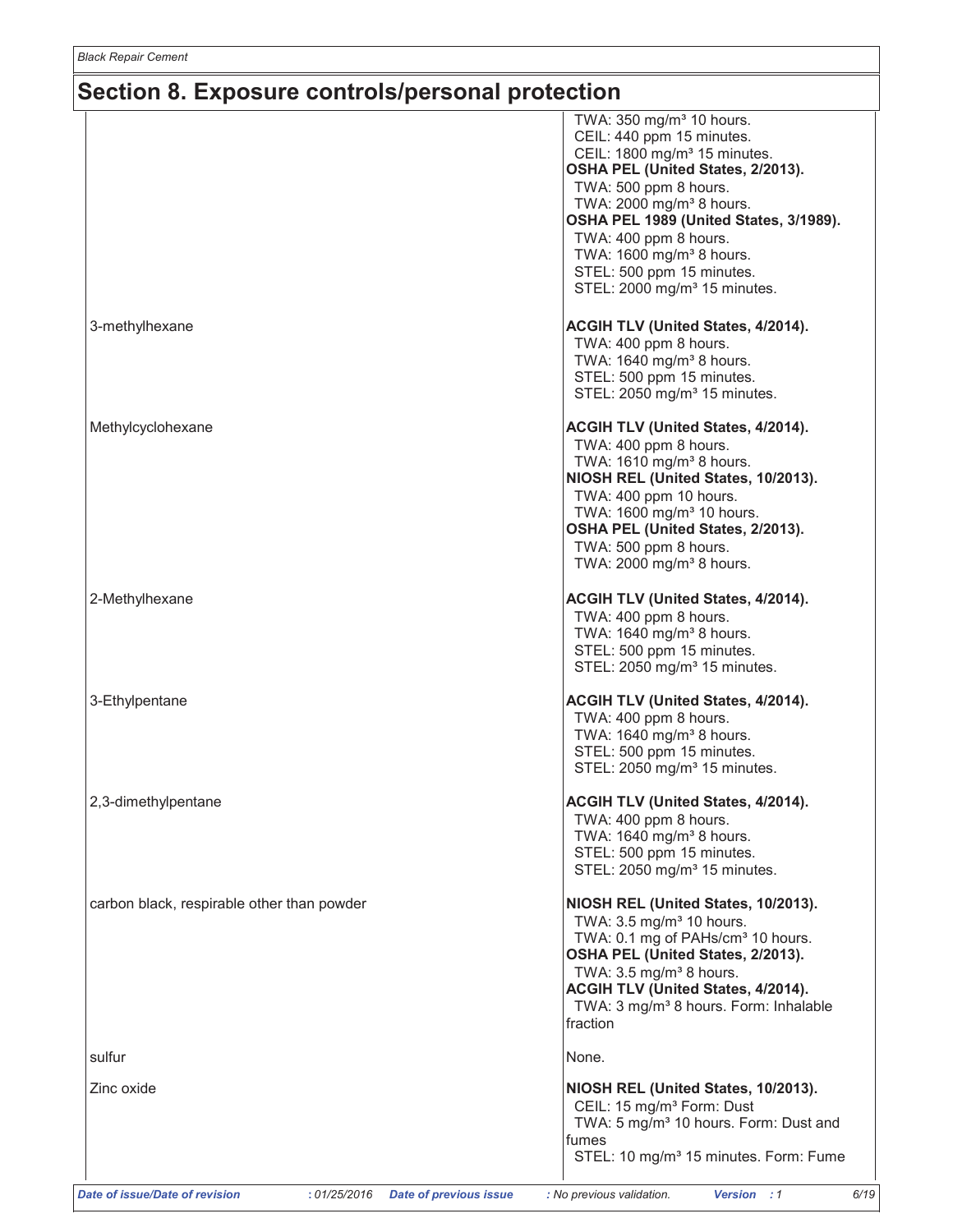|                                            | OSHA PEL (United States, 2/2013).<br>TWA: 5 mg/m <sup>3</sup> 8 hours. Form: Fume         |
|--------------------------------------------|-------------------------------------------------------------------------------------------|
|                                            | TWA: 5 mg/m <sup>3</sup> 8 hours. Form: Respirable                                        |
|                                            | fraction                                                                                  |
|                                            | TWA: 15 mg/m <sup>3</sup> 8 hours. Form: Total dust<br>ACGIH TLV (United States, 4/2014). |
|                                            | TWA: 2 mg/m <sup>3</sup> 8 hours. Form: Respirable<br>fraction                            |
|                                            | STEL: 10 mg/m <sup>3</sup> 15 minutes. Form:                                              |
|                                            | Respirable fraction                                                                       |
| Isopropyl alcohol                          | ACGIH TLV (United States, 4/2014).                                                        |
|                                            | TWA: 200 ppm 8 hours.                                                                     |
|                                            | STEL: 400 ppm 15 minutes.                                                                 |
|                                            | OSHA PEL 1989 (United States, 3/1989).<br>TWA: 400 ppm 8 hours.                           |
|                                            | TWA: 980 mg/m <sup>3</sup> 8 hours.                                                       |
|                                            | STEL: 500 ppm 15 minutes.                                                                 |
|                                            | STEL: 1225 mg/m <sup>3</sup> 15 minutes.                                                  |
|                                            | NIOSH REL (United States, 10/2013).                                                       |
|                                            | TWA: 400 ppm 10 hours.                                                                    |
|                                            | TWA: 980 mg/m <sup>3</sup> 10 hours.                                                      |
|                                            | STEL: 500 ppm 15 minutes.                                                                 |
|                                            | STEL: 1225 mg/m <sup>3</sup> 15 minutes.                                                  |
|                                            | OSHA PEL (United States, 2/2013).                                                         |
|                                            | TWA: 400 ppm 8 hours.<br>TWA: 980 mg/m <sup>3</sup> 8 hours.                              |
| <b>Canada Occupational Exposure Limits</b> |                                                                                           |
| heptane                                    | CA Alberta Provincial (Canada, 4/2009).                                                   |
|                                            | 15 min OEL: 2050 mg/m <sup>3</sup> 15 minutes.                                            |
|                                            | 8 hrs OEL: 1640 mg/m <sup>3</sup> 8 hours.                                                |
|                                            | 8 hrs OEL: 400 ppm 8 hours.                                                               |
|                                            | 15 min OEL: 500 ppm 15 minutes.                                                           |
|                                            | <b>CA British Columbia Provincial (Canada,</b>                                            |
|                                            | $2/2015$ ).                                                                               |
|                                            | TWA: 400 ppm 8 hours.                                                                     |
|                                            | STEL: 500 ppm 15 minutes.                                                                 |
|                                            | CA Ontario Provincial (Canada, 1/2013).<br>TWA: 400 ppm 8 hours.                          |
|                                            | TWA: $1640$ mg/m <sup>3</sup> 8 hours.                                                    |
|                                            | STEL: 500 ppm 15 minutes.                                                                 |
|                                            | STEL: 2050 mg/m <sup>3</sup> 15 minutes.                                                  |
|                                            | CA Quebec Provincial (Canada, 1/2014).                                                    |
|                                            | TWAEV: 400 ppm 8 hours.                                                                   |
|                                            | TWAEV: 1640 mg/m <sup>3</sup> 8 hours.                                                    |
|                                            | STEV: 500 ppm 15 minutes.                                                                 |
|                                            | STEV: 2050 mg/m <sup>3</sup> 15 minutes.                                                  |
| 3-methylhexane                             | CA Alberta Provincial (Canada, 4/2009).                                                   |
|                                            | 15 min OEL: 2050 mg/m <sup>3</sup> 15 minutes.                                            |
|                                            | 8 hrs OEL: 1640 mg/m <sup>3</sup> 8 hours.                                                |
|                                            | 8 hrs OEL: 400 ppm 8 hours.                                                               |
|                                            | 15 min OEL: 500 ppm 15 minutes.                                                           |
| 2-Methylhexane                             | CA Alberta Provincial (Canada, 4/2009).                                                   |
|                                            | 15 min OEL: 2050 mg/m <sup>3</sup> 15 minutes.                                            |
|                                            | 8 hrs OEL: 1640 mg/m <sup>3</sup> 8 hours.                                                |
|                                            | 8 hrs OEL: 400 ppm 8 hours.                                                               |
|                                            | 15 min OEL: 500 ppm 15 minutes.                                                           |
|                                            |                                                                                           |

Version : 1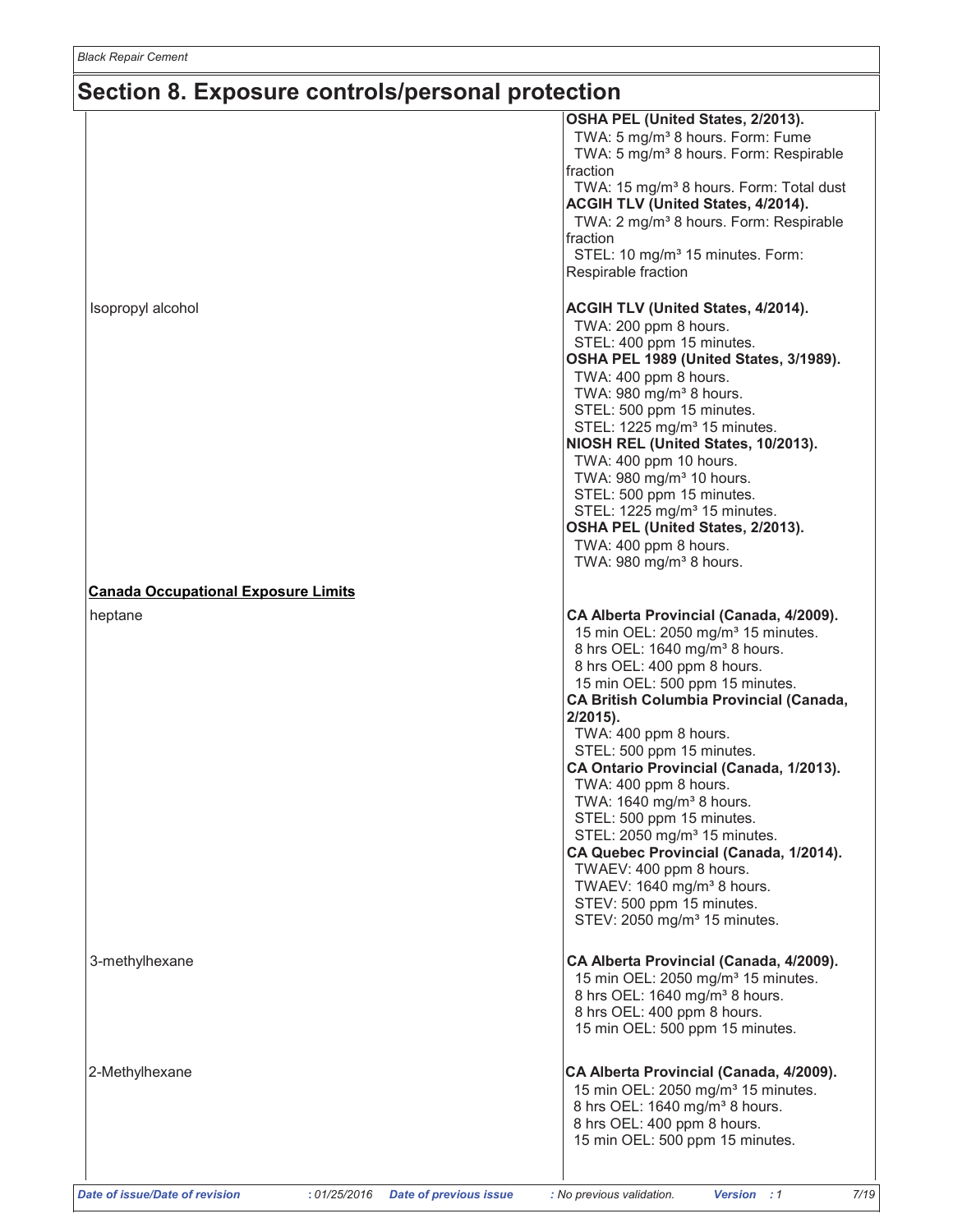| Methylcyclohexane                          | CA Alberta Provincial (Canada, 4/2009).<br>8 hrs OEL: 400 ppm 8 hours.<br>8 hrs OEL: 1610 mg/m <sup>3</sup> 8 hours.<br>CA British Columbia Provincial (Canada,<br>$2/2015$ ).<br>TWA: 400 ppm 8 hours.<br>CA Ontario Provincial (Canada, 1/2013).<br>TWA: 400 ppm 8 hours.<br>TWA: 1610 mg/m <sup>3</sup> 8 hours.<br>CA Quebec Provincial (Canada, 1/2014).<br>TWAEV: 400 ppm 8 hours.<br>TWAEV: 1610 mg/m <sup>3</sup> 8 hours.                                                                                                                                                                                                                                                            |
|--------------------------------------------|-----------------------------------------------------------------------------------------------------------------------------------------------------------------------------------------------------------------------------------------------------------------------------------------------------------------------------------------------------------------------------------------------------------------------------------------------------------------------------------------------------------------------------------------------------------------------------------------------------------------------------------------------------------------------------------------------|
| 2,3-dimethylpentane                        | CA Alberta Provincial (Canada, 4/2009).<br>15 min OEL: 2050 mg/m <sup>3</sup> 15 minutes.<br>8 hrs OEL: 1640 mg/m <sup>3</sup> 8 hours.<br>8 hrs OEL: 400 ppm 8 hours.<br>15 min OEL: 500 ppm 15 minutes.                                                                                                                                                                                                                                                                                                                                                                                                                                                                                     |
| 3-Ethylpentane                             | CA Alberta Provincial (Canada, 4/2009).<br>15 min OEL: 2050 mg/m <sup>3</sup> 15 minutes.<br>8 hrs OEL: 1640 mg/m <sup>3</sup> 8 hours.<br>8 hrs OEL: 400 ppm 8 hours.<br>15 min OEL: 500 ppm 15 minutes.                                                                                                                                                                                                                                                                                                                                                                                                                                                                                     |
| carbon black, respirable other than powder | CA British Columbia Provincial (Canada,<br>$2/2015$ ).<br>TWA: 3 mg/m <sup>3</sup> 8 hours. Form: Inhalable<br>CA Ontario Provincial (Canada, 1/2013).<br>TWA: 3 mg/m <sup>3</sup> 8 hours. Form: Inhalable<br>fraction<br>CA Alberta Provincial (Canada, 4/2009).<br>8 hrs OEL: 3.5 mg/m <sup>3</sup> 8 hours.<br>CA Quebec Provincial (Canada, 1/2014).<br>TWAEV: 3.5 mg/m <sup>3</sup> 8 hours.                                                                                                                                                                                                                                                                                            |
| sulfur                                     | CA Alberta Provincial (Canada, 4/2009).<br>8 hrs OEL: 10 mg/m <sup>3</sup> 8 hours.                                                                                                                                                                                                                                                                                                                                                                                                                                                                                                                                                                                                           |
| Zinc oxide                                 | CA Alberta Provincial (Canada, 4/2009).<br>8 hrs OEL: 2 mg/m <sup>3</sup> 8 hours. Form:<br>Respirable<br>15 min OEL: 10 mg/m <sup>3</sup> 15 minutes. Form:<br>Respirable<br>CA British Columbia Provincial (Canada,<br>$2/2015$ ).<br>TWA: 2 mg/m <sup>3</sup> 8 hours. Form: Respirable<br>STEL: 10 mg/m <sup>3</sup> 15 minutes. Form:<br>Respirable<br>CA Ontario Provincial (Canada, 1/2013).<br>TWA: 2 mg/m <sup>3</sup> 8 hours. Form: Respirable<br>fraction<br>STEL: 10 mg/m <sup>3</sup> 15 minutes. Form:<br>Respirable fraction<br>CA Quebec Provincial (Canada, 1/2014).<br>TWAEV: 5 mg/m <sup>3</sup> 8 hours. Form: fume<br>STEV: 10 mg/m <sup>3</sup> 15 minutes. Form: fume |
| Isopropyl alcohol                          | CA Alberta Provincial (Canada, 4/2009).<br>15 min OEL: 984 mg/m <sup>3</sup> 15 minutes.A<br>8 hrs OEL: 200 ppm 8 hours.A                                                                                                                                                                                                                                                                                                                                                                                                                                                                                                                                                                     |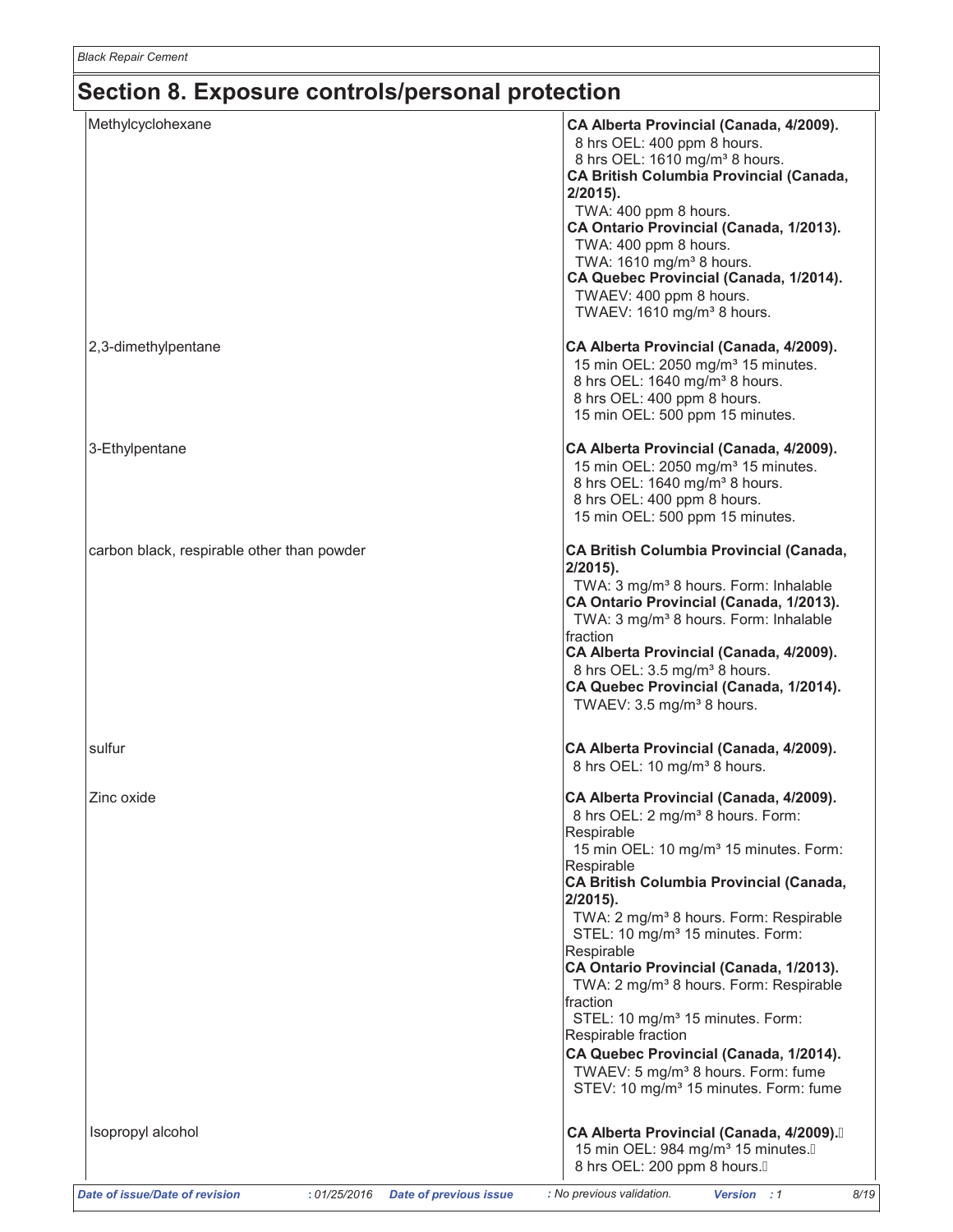|                                                   | 15 min OEL: 400 ppm 15 minutes.<br>8 hrs OEL: 492 mg/m <sup>3</sup> 8 hours.<br><b>CA British Columbia Provincial (Canada,</b><br>$2/2015$ ).<br>TWA: 200 ppm 8 hours.<br>STEL: 400 ppm 15 minutes.<br>CA Ontario Provincial (Canada, 1/2013).<br>TWA: 200 ppm 8 hours.<br>STEL: 400 ppm 15 minutes.<br>CA Quebec Provincial (Canada, 1/2014).<br>TWAEV: 400 ppm 8 hours.<br>TWAEV: 983 mg/m <sup>3</sup> 8 hours.<br>STEV: 500 ppm 15 minutes.<br>STEV: 1230 mg/m <sup>3</sup> 15 minutes.                                                                                                                            |
|---------------------------------------------------|------------------------------------------------------------------------------------------------------------------------------------------------------------------------------------------------------------------------------------------------------------------------------------------------------------------------------------------------------------------------------------------------------------------------------------------------------------------------------------------------------------------------------------------------------------------------------------------------------------------------|
| <b>Appropriate engineering</b><br><b>controls</b> | : Use only with adequate ventilation. Use process enclosures, local exhaust ventilation or<br>other engineering controls to keep worker exposure to airborne contaminants below any<br>recommended or statutory limits. The engineering controls also need to keep gas,<br>vapor or dust concentrations below any lower explosive limits. Use explosion-proof<br>ventilation equipment.                                                                                                                                                                                                                                |
| <b>Environmental exposure</b><br><b>controls</b>  | Emissions from ventilation or work process equipment should be checked to ensure<br>they comply with the requirements of environmental protection legislation. In some<br>cases, fume scrubbers, filters or engineering modifications to the process equipment<br>will be necessary to reduce emissions to acceptable levels.                                                                                                                                                                                                                                                                                          |
| <b>Individual protection measures</b>             |                                                                                                                                                                                                                                                                                                                                                                                                                                                                                                                                                                                                                        |
| <b>Hygiene measures</b>                           | : Wash hands, forearms and face thoroughly after handling chemical products, before<br>eating, smoking and using the lavatory and at the end of the working period.<br>Appropriate techniques should be used to remove potentially contaminated clothing.<br>Wash contaminated clothing before reusing. Ensure that eyewash stations and safety<br>showers are close to the workstation location.                                                                                                                                                                                                                      |
| <b>Eye/face protection</b>                        | : Safety eyewear complying with an approved standard should be used when a risk<br>assessment indicates this is necessary to avoid exposure to liquid splashes, mists,<br>gases or dusts. If contact is possible, the following protection should be worn, unless<br>the assessment indicates a higher degree of protection: chemical splash goggles.                                                                                                                                                                                                                                                                  |
| <b>Skin protection</b>                            |                                                                                                                                                                                                                                                                                                                                                                                                                                                                                                                                                                                                                        |
| <b>Hand protection</b>                            | : Chemical-resistant, impervious gloves complying with an approved standard should be<br>worn at all times when handling chemical products if a risk assessment indicates this is<br>necessary. Considering the parameters specified by the glove manufacturer, check<br>during use that the gloves are still retaining their protective properties. It should be<br>noted that the time to breakthrough for any glove material may be different for different<br>glove manufacturers. In the case of mixtures, consisting of several substances, the<br>protection time of the gloves cannot be accurately estimated. |
|                                                   | > 8 hours (breakthrough time): neoprene, butyl rubber, nitrile rubber                                                                                                                                                                                                                                                                                                                                                                                                                                                                                                                                                  |
| <b>Body protection</b>                            | : Personal protective equipment for the body should be selected based on the task being<br>performed and the risks involved and should be approved by a specialist before<br>handling this product. When there is a risk of ignition from static electricity, wear anti-<br>static protective clothing. For the greatest protection from static discharges, clothing<br>should include anti-static overalls, boots and gloves.                                                                                                                                                                                         |
| <b>Other skin protection</b>                      | : Appropriate footwear and any additional skin protection measures should be selected<br>based on the task being performed and the risks involved and should be approved by a<br>specialist before handling this product.                                                                                                                                                                                                                                                                                                                                                                                              |
| <b>Respiratory protection</b>                     | : Use a properly fitted, air-purifying or air-fed respirator complying with an approved<br>standard if a risk assessment indicates this is necessary. Respirator selection must be<br>based on known or anticipated exposure levels, the hazards of the product and the safe<br>working limits of the selected respirator. Ensure an MSHA/NIOSH-approved respirator<br>or equivalent is used (applicable in the United States).                                                                                                                                                                                        |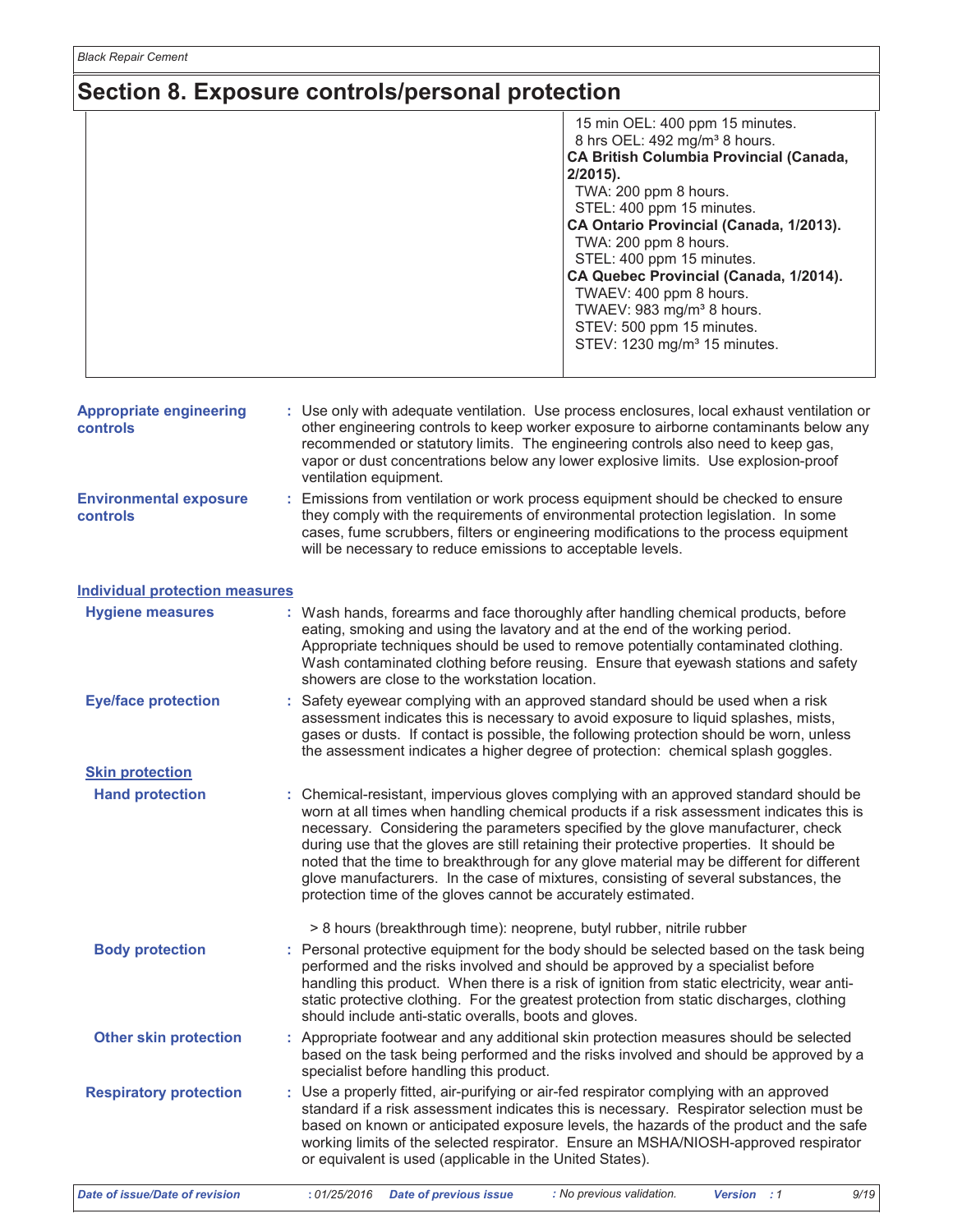# Section 9. Physical and chemical properties

| <b>Appearance</b>                                 |                                                                   |
|---------------------------------------------------|-------------------------------------------------------------------|
| <b>Physical state</b>                             | $:$ Liquid.                                                       |
| <b>Color</b>                                      | $:$ Black.                                                        |
| Odor                                              | : Hydrocarbon.                                                    |
| <b>Odor threshold</b>                             | : Not available.                                                  |
| рH                                                | : Not available.                                                  |
| <b>Melting point</b>                              | : Not available.                                                  |
| <b>Boiling point</b>                              | : $93.333^{\circ}$ C (200°F)                                      |
| <b>Flash point</b>                                | : $-9.4444^{\circ}$ C (15°F)                                      |
| <b>Evaporation rate</b>                           | $\therefore$ 4.2 (butyl acetate = 1)                              |
| <b>Flammability (solid, gas)</b>                  | : Not available.                                                  |
| Lower and upper explosive<br>(flammable) limits   | $:$ Lower: $1\%$<br>Upper: 6.7%                                   |
| <b>Vapor pressure</b>                             | : 5.3 kPa (40 mm Hg) [20 $^{\circ}$ C (68 $^{\circ}$ F)]          |
| <b>Vapor density</b>                              | : $3.5$ [Air = 1]                                                 |
| <b>Relative density</b>                           | : $0.73$ [Water = 1]                                              |
| <b>Solubility</b>                                 | : Insoluble in the following materials: cold water and hot water. |
| <b>Partition coefficient: n-</b><br>octanol/water | : Not available.                                                  |
| Auto-ignition temperature : 203.8°C (398.8°F)     |                                                                   |
| <b>Decomposition temperature : Not available.</b> |                                                                   |
| <b>Viscosity</b>                                  | : Not available.                                                  |

# Section 10. Stability and reactivity

| <b>Reactivity</b>                            | : No specific test data related to reactivity available for this product or its ingredients.                                                                                                                                               |
|----------------------------------------------|--------------------------------------------------------------------------------------------------------------------------------------------------------------------------------------------------------------------------------------------|
| <b>Chemical stability</b>                    | : The product is stable.                                                                                                                                                                                                                   |
| <b>Possibility of hazardous</b><br>reactions | : Under normal conditions of storage and use, hazardous reactions will not occur. Under<br>normal conditions of storage and use, hazardous polymerization will not occur.                                                                  |
| <b>Conditions to avoid</b>                   | : Avoid all possible sources of ignition (spark or flame). Do not pressurize, cut, weld,<br>braze, solder, drill, grind or expose containers to heat or sources of ignition. Do not<br>allow vapor to accumulate in low or confined areas. |
| Incompatible materials                       | : Reactive or incompatible with the following materials:<br>oxidizing materials<br>strong acids                                                                                                                                            |
| <b>Hazardous decomposition</b><br>products   | : Under normal conditions of storage and use, hazardous decomposition products should<br>not be produced.                                                                                                                                  |

## **Section 11. Toxicological information**

Information on toxicological effects

**Acute toxicity**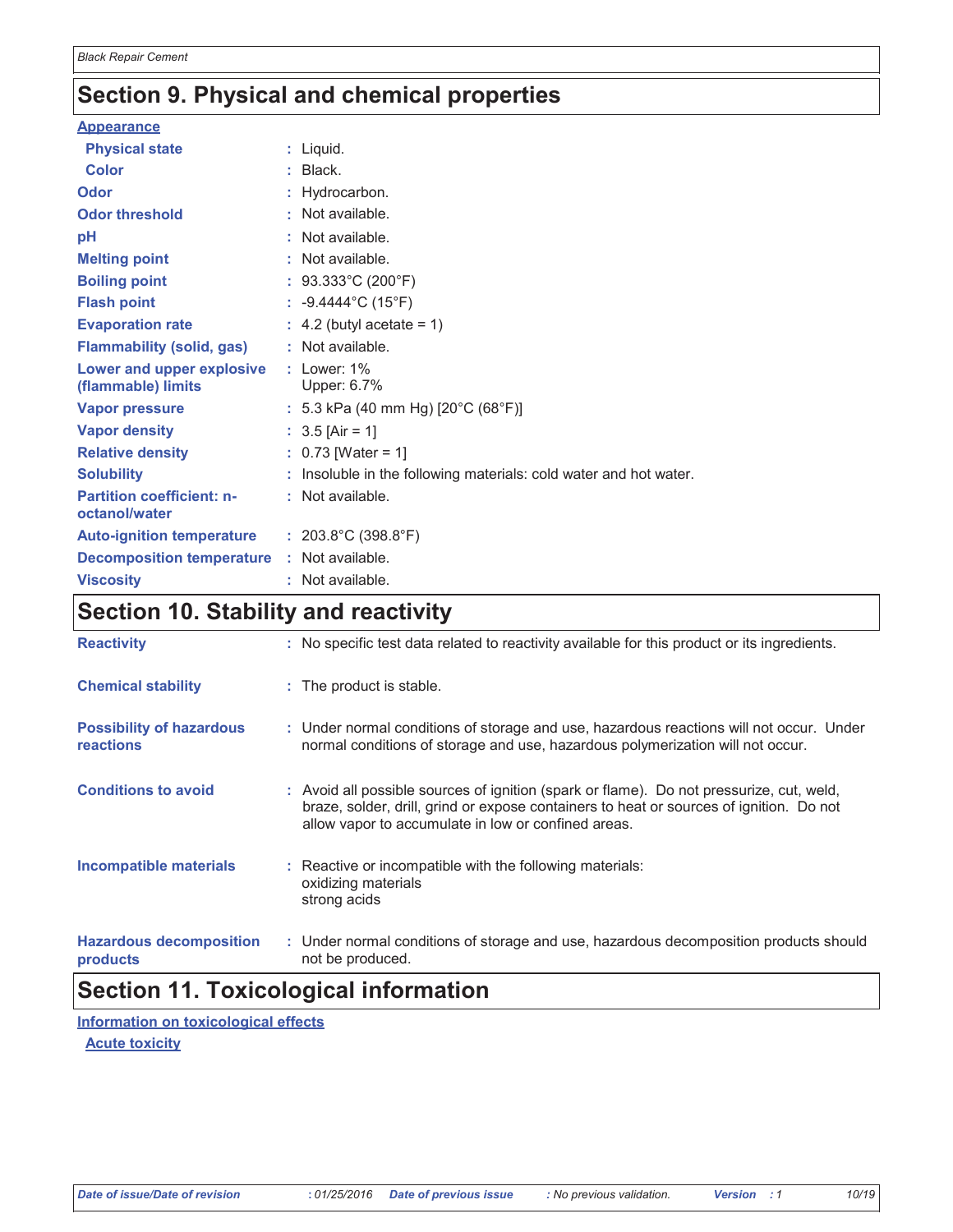### **Section 11. Toxicological information**

| <b>Product/ingredient name</b>                | <b>Result</b>                 | <b>Species</b> | <b>Dose</b>  | <b>Exposure</b> |
|-----------------------------------------------|-------------------------------|----------------|--------------|-----------------|
| heptane                                       | ILC50 Inhalation Gas.         | Rat            | 48000 ppm    | 4 hours         |
|                                               | <b>ILC50 Inhalation Vapor</b> | Rat            | 103 $g/m3$   | 4 hours         |
| Methylcyclohexane                             | LD50 Oral                     | Rat            | =>3200 mg/kg |                 |
| carbon black, respirable<br>other than powder | ll D50 Dermal                 | Rabbit         | $>3$ g/kg    |                 |
|                                               | LD50 Oral                     | Rat            | >15400 mg/kg |                 |
| Isopropyl alcohol                             | LD50 Dermal                   | Rabbit         | 12800 mg/kg  |                 |
|                                               | LD50 Oral                     | Rat            | 5000 mg/kg   |                 |

**Conclusion/Summary** : Based on available data, the classification criteria are not met.

#### **Irritation/Corrosion**

**Product/ingredient name Species Exposure Observation Result Score** Skin - Moderate irritant Rabbit 24 hours heptane Skin - Moderate irritant Rabbit 3-methylhexane Methylcyclohexane Skin - Mild irritant Rabbit 24 hours 500 microliters Skin - Moderate irritant Rabbit 2-Methylhexane Skin - Moderate irritant Rabbit Skin - Moderate irritant Rabbit 2,3-dimethylpentane Skin - Moderate irritant Rabbit 3-Ethylpentane Isopropyl alcohol Rabbit 24 hours 100 Eyes - Moderate irritant milligrams Eyes - Moderate irritant Rabbit 10 milligrams Rabbit 100 Eyes - Severe irritant milligrams Skin - Mild irritant Rabbit 500 milligrams Zinc oxide Rabbit 24 hours 500 Eyes - Mild irritant milligrams Skin - Mild irritant Rabbit 24 hours 500 milligrams Rabbit 3 24 hours sulfur Skin - Erythema/Eschar

#### **Conclusion/Summary**

**Skin** 

**Eyes** 

: Causes skin irritation.

: Causes serious eye damage.

#### **Sensitization**

Not available.

#### **Mutagenicity**

Not available.

#### **Carcinogenicity**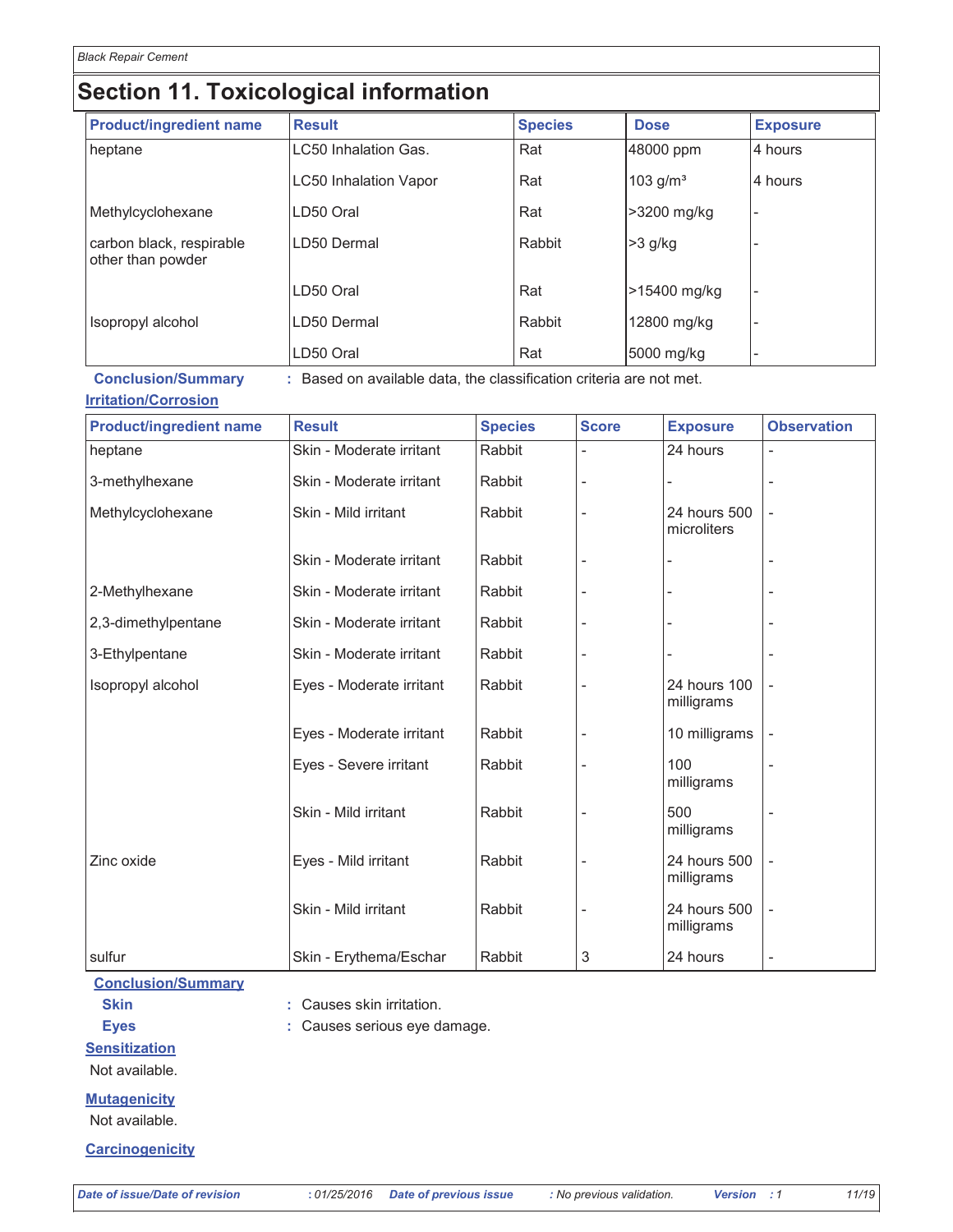# **Section 11. Toxicological information**

#### Not available.

#### **Conclusion/Summary**

: Carbon black is classified by the IARC as a Group 2B carcinogen (possibly carcinogenic to humans). Carbon black is inextricably bound in this mixture and therefore does not present a carcinogenic risk..

#### **Classification**

| <b>Product/ingredient name</b>                | <b>OSHA</b> | <b>IARC</b> | <b>NTP</b> |
|-----------------------------------------------|-------------|-------------|------------|
| carbon black, respirable<br>other than powder |             | 2B          |            |
| Isopropyl alcohol                             |             |             |            |

#### **Reproductive toxicity**

Not available.

#### **Teratogenicity**

Not available.

#### Specific target organ toxicity (single exposure)

| <b>Name</b>         | <b>Category</b> | <b>Route of</b><br>exposure | <b>Target organs</b> |
|---------------------|-----------------|-----------------------------|----------------------|
| heptane             | Category 3      | Not applicable.             | Narcotic effects     |
| 3-methylhexane      | Category 3      | Not applicable.             | Narcotic effects     |
| Methylcyclohexane   | Category 3      | Not applicable.             | Narcotic effects     |
| 2-Methylhexane      | Category 3      | Not applicable.             | Narcotic effects     |
| 2,3-dimethylpentane | Category 3      | Not applicable.             | Narcotic effects     |
| 3-Ethylpentane      | Category 3      | Not applicable.             | Narcotic effects     |

Specific target organ toxicity (repeated exposure)

Not available.

#### **Aspiration hazard**

| <b>Name</b>         | <b>Result</b>                         |
|---------------------|---------------------------------------|
| heptane             | <b>ASPIRATION HAZARD - Category 1</b> |
| 3-methylhexane      | <b>ASPIRATION HAZARD - Category 1</b> |
| Methylcyclohexane   | <b>ASPIRATION HAZARD - Category 1</b> |
| 2-Methylhexane      | <b>ASPIRATION HAZARD - Category 1</b> |
| 2,3-dimethylpentane | <b>ASPIRATION HAZARD - Category 1</b> |
| 3-Ethylpentane      | <b>ASPIRATION HAZARD - Category 1</b> |

| Information on the likely<br>routes of exposure | : Routes of entry anticipated: Oral, Dermal, Inhalation, Ocular. |
|-------------------------------------------------|------------------------------------------------------------------|
| <b>Potential acute health effects</b>           |                                                                  |
| Eye contact                                     | · Causes serious eve irritation                                  |

| $-$ y $\vee$ v $\vee$ interve | . Uddoco ochodo cyc initation.                                                                                                                        |
|-------------------------------|-------------------------------------------------------------------------------------------------------------------------------------------------------|
| <b>Inhalation</b>             | : Can cause central nervous system (CNS) depression. May cause drowsiness or<br>dizziness.                                                            |
| <b>Skin contact</b>           | : Causes skin irritation.                                                                                                                             |
| <b>Ingestion</b>              | : Can cause central nervous system (CNS) depression. May be irritating to mouth, throat<br>and stomach. May be fatal if swallowed and enters airways. |

12/19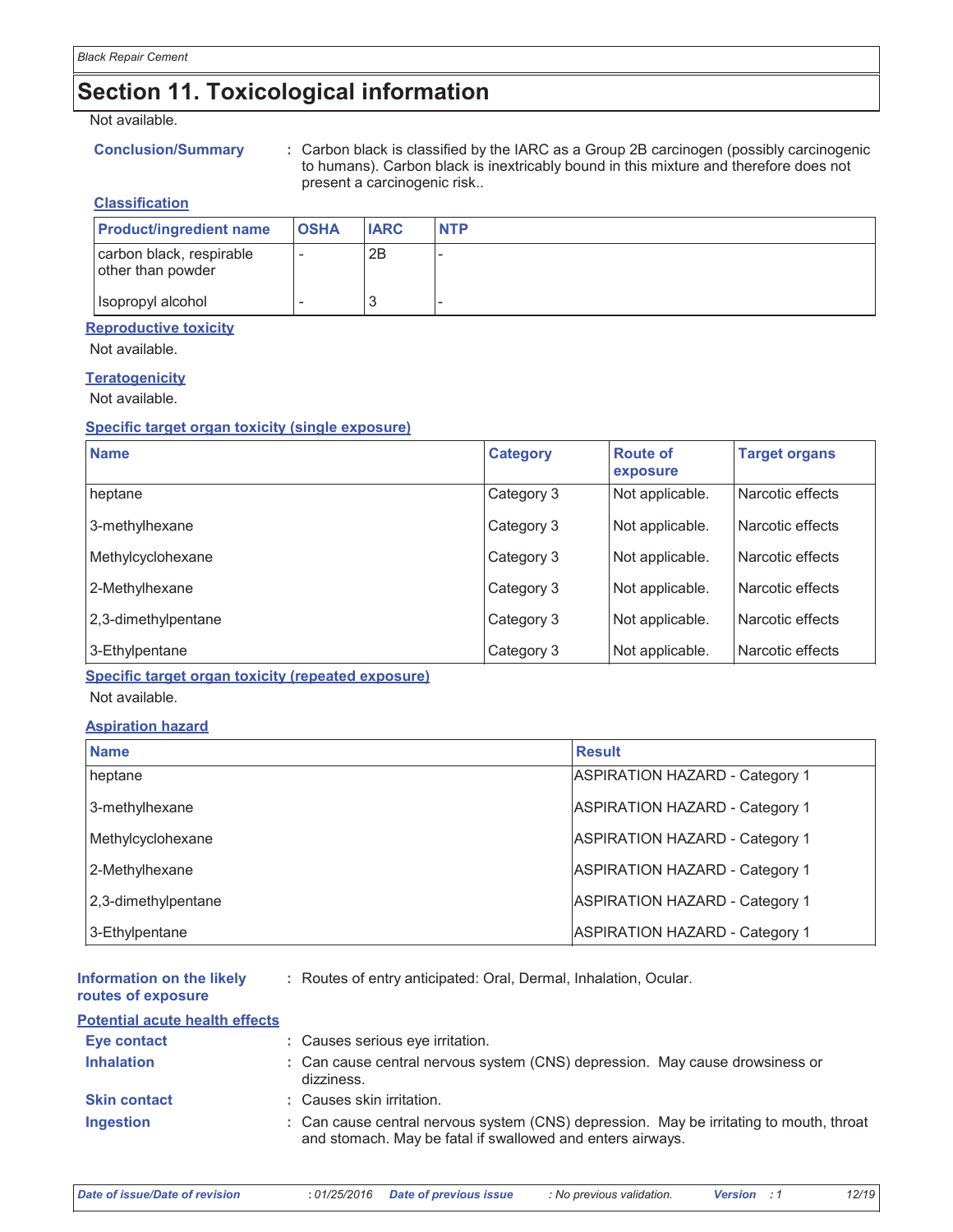# Section 11. Toxicological information

|                                              | Symptoms related to the physical, chemical and toxicological characteristics                                                                  |
|----------------------------------------------|-----------------------------------------------------------------------------------------------------------------------------------------------|
| <b>Eye contact</b>                           | : Adverse symptoms may include the following:<br>pain or irritation<br>watering<br>redness                                                    |
| <b>Inhalation</b>                            | : Adverse symptoms may include the following:<br>nausea or vomiting<br>headache<br>drowsiness/fatigue<br>dizziness/vertigo<br>unconsciousness |
| <b>Skin contact</b>                          | : Adverse symptoms may include the following:<br>irritation<br>redness                                                                        |
| Ingestion                                    | : Adverse symptoms may include the following:<br>nausea or vomiting                                                                           |
|                                              | Delayed and immediate effects and also chronic effects from short and long term exposure                                                      |
| <b>Short term exposure</b>                   |                                                                                                                                               |
| <b>Potential immediate</b><br><b>effects</b> | : Not available.                                                                                                                              |
| <b>Potential delayed effects</b>             | : Not available.                                                                                                                              |
| Long term exposure                           |                                                                                                                                               |
| <b>Potential immediate</b><br>effects        | : Not available.                                                                                                                              |
| <b>Potential delayed effects</b>             | : Repeated or prolonged contact with irritants may cause dermatitis.                                                                          |
| <b>Potential chronic health effects</b>      |                                                                                                                                               |
| Not available.                               |                                                                                                                                               |
| <b>General</b>                               | : No known significant effects or critical hazards.                                                                                           |
| <b>Carcinogenicity</b>                       | : No known significant effects or critical hazards.                                                                                           |
| <b>Mutagenicity</b>                          | : No known significant effects or critical hazards.                                                                                           |
| <b>Teratogenicity</b>                        | : No known significant effects or critical hazards.                                                                                           |
| <b>Developmental effects</b>                 | : No known significant effects or critical hazards.                                                                                           |
| <b>Fertility effects</b>                     | : No known significant effects or critical hazards.                                                                                           |

#### **Numerical measures of toxicity**

#### **Acute toxicity estimates**

| <b>Route</b> | <b>ATE value</b> |
|--------------|------------------|
| Oral         | 13953 mg/kg      |

# **Section 12. Ecological information**

**Toxicity**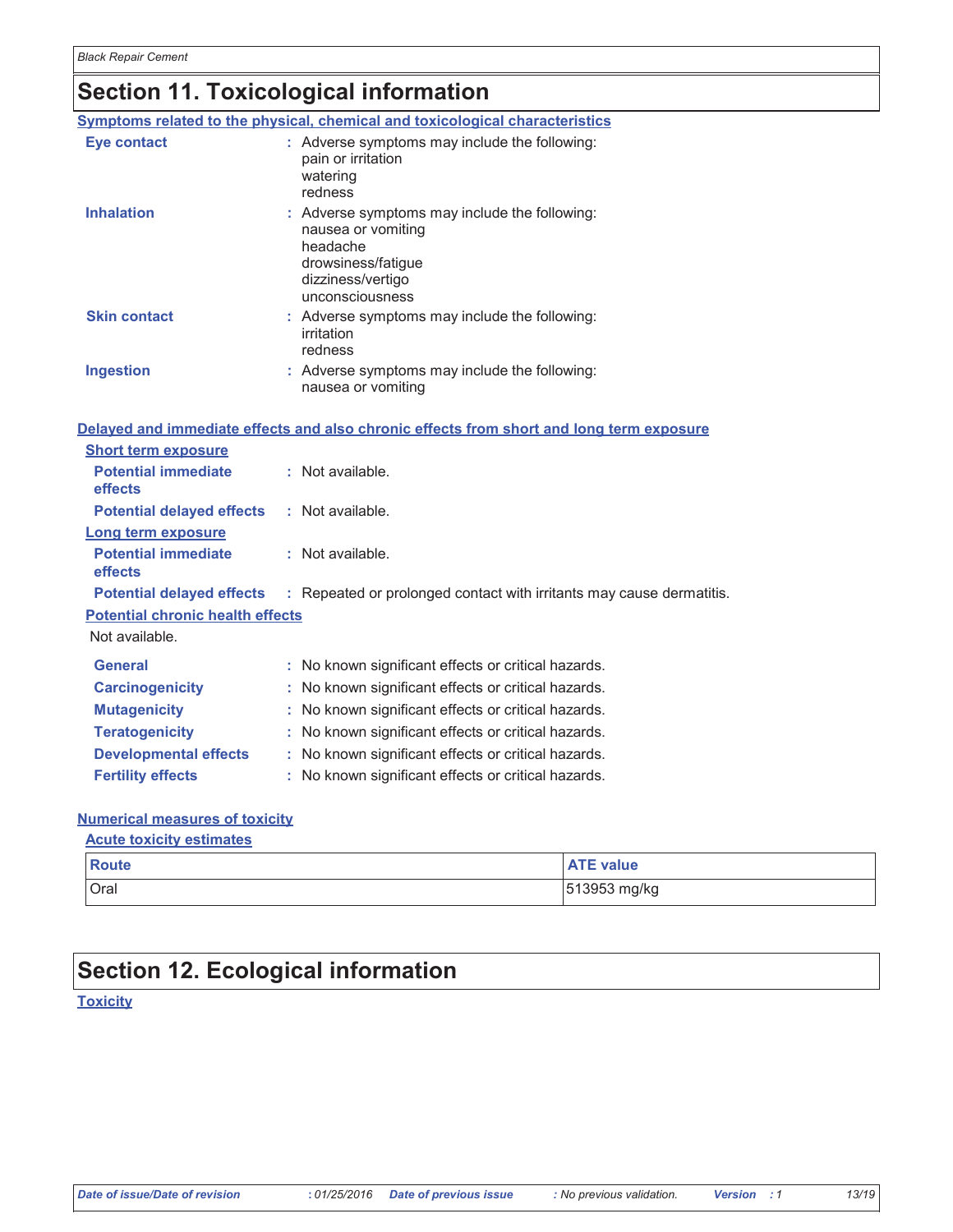# **Section 12. Ecological information**

| <b>Product/ingredient name</b>                | <b>Result</b>                                          | <b>Species</b>                                                           | <b>Exposure</b> |  |  |  |
|-----------------------------------------------|--------------------------------------------------------|--------------------------------------------------------------------------|-----------------|--|--|--|
| heptane                                       | Acute LC50 375000 µg/l Fresh water                     | Fish - Oreochromis mossambicus                                           | 96 hours        |  |  |  |
| Methylcyclohexane                             | Acute LC50 5800 µg/l Marine water                      | Fish - Morone saxatilis - Juvenile<br>(Fledgling, Hatchling, Weanling)   | 96 hours        |  |  |  |
| carbon black, respirable other<br>than powder | Acute EC50 37.563 mg/l Fresh water                     | Daphnia - Daphnia magna -<br>Neonate                                     | 48 hours        |  |  |  |
| Isopropyl alcohol                             | Acute LC50 1400000 µg/l Marine water                   | Crustaceans - Crangon crangon                                            | 48 hours        |  |  |  |
|                                               | Acute LC50 4200 mg/l Fresh water                       | Fish - Rasbora heteromorpha                                              | 96 hours        |  |  |  |
| Zinc oxide                                    | Acute IC50 1.85 mg/l Marine water                      | Algae - Skeletonema costatum                                             | 96 hours        |  |  |  |
|                                               | Acute IC50 46 µg/l Fresh water                         | Algae - Pseudokirchneriella<br>subcapitata - Exponential growth<br>phase | 72 hours        |  |  |  |
|                                               | Acute LC50 98 µg/l Fresh water                         | Daphnia - Daphnia magna -<br>Neonate                                     | 48 hours        |  |  |  |
|                                               | Acute LC50 1.1 ppm Fresh water                         | Fish - Oncorhynchus mykiss                                               | 96 hours        |  |  |  |
| sulfur                                        | Acute LC50 >100 ppm Fresh water                        | Fish - Oncorhynchus mykiss                                               | 96 hours        |  |  |  |
| <b>Conclusion/Summary</b>                     | : Very toxic to aquatic life with long lasting effects |                                                                          |                 |  |  |  |

#### **Persistence and degradability**

Not available.

#### **Bioaccumulative potential**

| <b>Product/ingredient name</b> | LogP <sub>ow</sub> | <b>BCF</b> | <b>Potential</b> |
|--------------------------------|--------------------|------------|------------------|
| heptane                        | 4.66               | 552        | high             |
| Methylcyclohexane              | 3.61               | 112        | low              |
| Isopropyl alcohol              | 0.05               |            | low              |
| I Zinc oxide                   | -                  | 60960      | high             |

#### **Mobility in soil**

| <b>Soil/water partition</b> | : Not available |
|-----------------------------|-----------------|
| <b>coefficient (Koc)</b>    |                 |

#### **Other adverse effects**

: No known significant effects or critical hazards.

### **Section 13. Disposal considerations**

**Disposal methods** 

: The generation of waste should be avoided or minimized wherever possible. Disposal of this product, solutions and any by-products should at all times comply with the requirements of environmental protection and waste disposal legislation and any regional, state and federal local authority requirements. Dispose of surplus and nonrecyclable products via a licensed waste disposal contractor. Waste should not be disposed of untreated to the sewer unless fully compliant with the requirements of all authorities with jurisdiction. Waste packaging should be recycled. Incineration or landfill should only be considered when recycling is not feasible. This material and its container must be disposed of in a safe way. Care should be taken when handling emptied containers that have not been cleaned or rinsed out. Empty containers or liners may retain some product residues. Vapor from product residues may create a highly flammable or explosive atmosphere inside the container. Do not cut, weld or grind used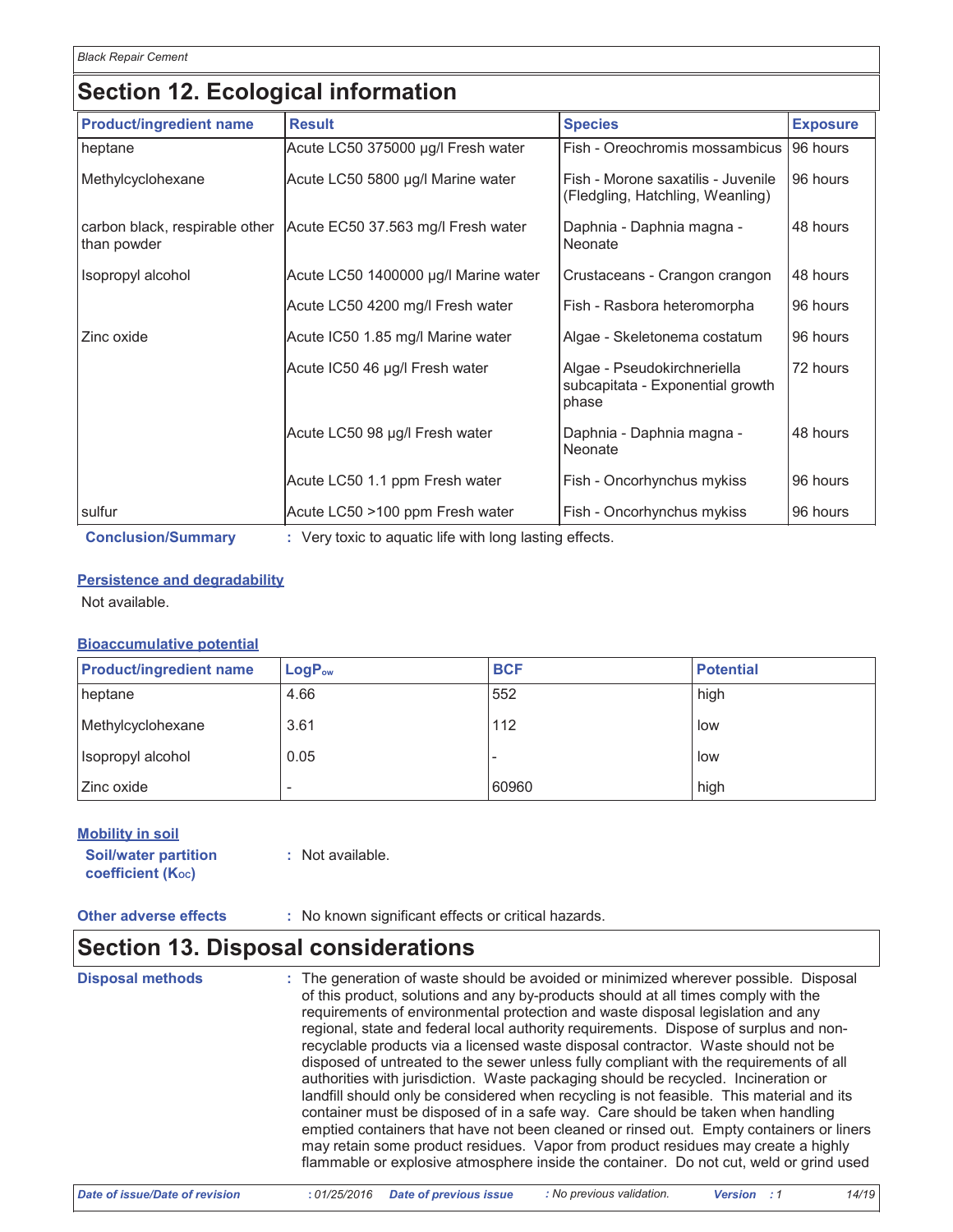# **Section 13. Disposal considerations**

containers unless they have been cleaned thoroughly internally. Avoid dispersal of spilled material and runoff and contact with soil, waterways, drains and sewers.

## Section 14 Transport information

| <b>DOT</b><br><b>Classification</b><br><b>UN1133</b><br>Adhesives                                                                                                                                                                                                                                                                                                                                                                                                                                         | <b>TDG</b><br><b>Classification</b><br><b>UN1133</b>                                                                                                                                                                                                                                                                                                                                                                                       | <b>Mexico</b><br><b>Classification</b> | <b>ADR/RID</b> | <b>IMDG</b>                                                                                                                                                     | <b>IATA</b>                                                                                                                                                                                                                                                                                                                                                                                                                                                                                                                                  |
|-----------------------------------------------------------------------------------------------------------------------------------------------------------------------------------------------------------------------------------------------------------------------------------------------------------------------------------------------------------------------------------------------------------------------------------------------------------------------------------------------------------|--------------------------------------------------------------------------------------------------------------------------------------------------------------------------------------------------------------------------------------------------------------------------------------------------------------------------------------------------------------------------------------------------------------------------------------------|----------------------------------------|----------------|-----------------------------------------------------------------------------------------------------------------------------------------------------------------|----------------------------------------------------------------------------------------------------------------------------------------------------------------------------------------------------------------------------------------------------------------------------------------------------------------------------------------------------------------------------------------------------------------------------------------------------------------------------------------------------------------------------------------------|
|                                                                                                                                                                                                                                                                                                                                                                                                                                                                                                           |                                                                                                                                                                                                                                                                                                                                                                                                                                            |                                        |                |                                                                                                                                                                 |                                                                                                                                                                                                                                                                                                                                                                                                                                                                                                                                              |
|                                                                                                                                                                                                                                                                                                                                                                                                                                                                                                           |                                                                                                                                                                                                                                                                                                                                                                                                                                            |                                        |                | <b>UN1133</b>                                                                                                                                                   | <b>UN1133</b>                                                                                                                                                                                                                                                                                                                                                                                                                                                                                                                                |
|                                                                                                                                                                                                                                                                                                                                                                                                                                                                                                           | <b>ADHESIVES</b>                                                                                                                                                                                                                                                                                                                                                                                                                           |                                        |                | <b>ADHESIVES</b>                                                                                                                                                | Adhesives                                                                                                                                                                                                                                                                                                                                                                                                                                                                                                                                    |
| 3                                                                                                                                                                                                                                                                                                                                                                                                                                                                                                         | 3                                                                                                                                                                                                                                                                                                                                                                                                                                          | L                                      |                | 3                                                                                                                                                               | 3                                                                                                                                                                                                                                                                                                                                                                                                                                                                                                                                            |
| $\bigstar$                                                                                                                                                                                                                                                                                                                                                                                                                                                                                                | q                                                                                                                                                                                                                                                                                                                                                                                                                                          |                                        |                | q                                                                                                                                                               |                                                                                                                                                                                                                                                                                                                                                                                                                                                                                                                                              |
| $\mathbf{  }$                                                                                                                                                                                                                                                                                                                                                                                                                                                                                             | Ш                                                                                                                                                                                                                                                                                                                                                                                                                                          |                                        |                | $\ensuremath{\mathsf{II}}$                                                                                                                                      | $\ensuremath{\mathsf{II}}$                                                                                                                                                                                                                                                                                                                                                                                                                                                                                                                   |
| Yes.                                                                                                                                                                                                                                                                                                                                                                                                                                                                                                      | Yes.                                                                                                                                                                                                                                                                                                                                                                                                                                       |                                        |                | Marine<br>Pollutant: Yes                                                                                                                                        | No.                                                                                                                                                                                                                                                                                                                                                                                                                                                                                                                                          |
| This product is<br>not regulated<br>as a marine<br>pollutant when<br>transported on<br>inland<br>waterways in<br>sizes of ≤5 L or<br>$\leq$ 5 kg or by<br>road, rail, or<br>inland air in<br>non-bulk sizes,<br>provided the<br>packagings<br>meet the<br>general<br>provisions of<br>§§ 173.24 and<br>173.24a.<br><b>Limited</b><br>guantity<br>Yes.<br><b>Packaging</b><br>instruction<br><b>Passenger</b><br>aircraft<br>Quantity<br>limitation: 5 L<br>Cargo aircraft<br>Quantity<br>limitation: 60 L | Product<br>classified as<br>per the<br>following<br>sections of the<br>Transportation<br>of Dangerous<br>Goods<br>Regulations: 2.<br>18-2.19 (Class<br>3), 2.7 (Marine<br>pollutant mark).<br>The marine<br>pollutant mark<br>is not required<br>when<br>road or rail.<br><b>Explosive</b><br><b>Limit and</b><br>Limited<br><b>Quantity Index</b><br>5<br><b>Passenger</b><br><b>Carrying</b><br><b>Road or Rail</b><br><b>Index</b><br>5 |                                        |                | The marine<br>pollutant mark<br>is not required<br>when<br>transported in<br>sizes of ≤5 L or<br>$≤5$ kg.<br><b>Emergency</b><br>schedules<br>(EmS)<br>F-E, S-D | The<br>environmentally<br>hazardous<br>substance<br>mark may<br>appear if<br>required by<br>other<br>transportation<br>regulations.<br><b>Passenger</b><br>and Cargo<br><b>Aircraft</b><br>Quantity<br>limitation: 5 L<br>Packaging<br>instructions:<br>353<br><b>Cargo Aircraft</b><br><b>Only</b> Quantity<br>limitation: 60 L<br>Packaging<br>instructions:<br>364<br><b>Limited</b><br><b>Quantities -</b><br><b>Passenger</b><br><b>Aircraft</b><br>Quantity<br>limitation: 1 L<br>Packaging<br>instructions:<br>Y341<br><b>Special</b> |
|                                                                                                                                                                                                                                                                                                                                                                                                                                                                                                           |                                                                                                                                                                                                                                                                                                                                                                                                                                            | transported by                         |                | <b>Date of issue/Date of revision</b><br>: 01/25/2016 Date of previous issue                                                                                    | : No previous validation.<br>Version : 1                                                                                                                                                                                                                                                                                                                                                                                                                                                                                                     |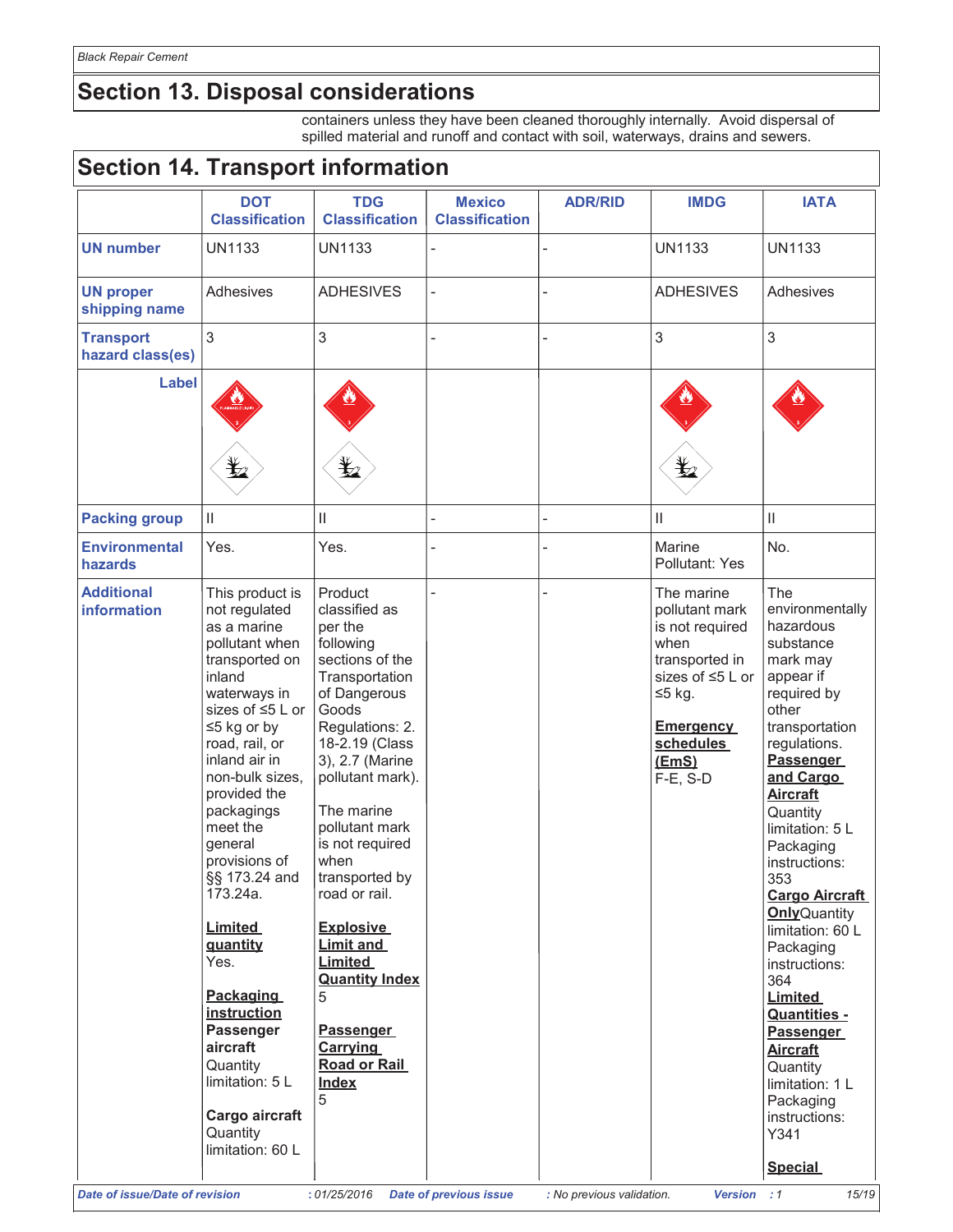## **Section 14. Transport information**

| Special                      |  |  | <b>provisions</b> |
|------------------------------|--|--|-------------------|
| provisions<br>149, B52, IB2, |  |  | A3                |
| T4, TP1, TP8                 |  |  |                   |
|                              |  |  |                   |

Special precautions for user : Transport within user's premises: always transport in closed containers that are upright and secure. Ensure that persons transporting the product know what to do in the event of an accident or spillage.

Transport in bulk according : Not available. to Annex II of MARPOL and the IBC Code

### **Section 15. Regulatory information**

| <b>U.S. Federal regulations</b> | $: TSCA 8(a) PAIR: Methvlcvclohexane; heptane$                               |
|---------------------------------|------------------------------------------------------------------------------|
|                                 | TSCA 8(a) CDR Exempt/Partial exemption: Not determined                       |
|                                 | United States inventory (TSCA 8b): All components are listed or exempted.    |
|                                 | <b>Clean Water Act (CWA) 307:</b> Zinc oxide; toluene; ethylbenzene; benzene |
|                                 | Clean Water Act (CWA) 311: toluene; ethylbenzene; benzene; Propionic acid    |
|                                 |                                                                              |

| <b>Clean Air Act Section 112 : Listed</b><br>(b) Hazardous Air<br><b>Pollutants (HAPs)</b> |              |
|--------------------------------------------------------------------------------------------|--------------|
| <b>Clean Air Act Section 602</b><br><b>Class I Substances</b>                              | : Not listed |
| <b>Clean Air Act Section 602</b><br><b>Class II Substances</b>                             | : Not listed |
| <b>DEA List I Chemicals</b><br>(Precursor Chemicals)                                       | : Not listed |
| <b>DEA List II Chemicals</b><br>(Essential Chemicals)                                      | : Not listed |

#### **SARA 302/304**

#### **Composition/information on ingredients**

No products were found.

### **SARA 304 RQ**

#### : Not applicable.

#### **SARA 311/312 Classification**

: Fire hazard

Immediate (acute) health hazard

#### **Composition/information on ingredients**

| <b>Fire</b><br>hazard | release of<br>pressure |                               | (acute)<br>health<br>hazard | (chronic)<br>health<br>hazard |
|-----------------------|------------------------|-------------------------------|-----------------------------|-------------------------------|
| $≥60 - < 100$<br>Yes. | No.                    | No.                           | Yes.                        | No.                           |
| Yes.                  | No.                    | No.                           | Yes.                        | No.                           |
| Yes.                  | No.                    | No.                           | Yes.                        | No.                           |
| Yes.                  | No.                    | No.                           | Yes.                        | No.                           |
| Yes.                  | No.                    | No.                           | Yes.                        | No.                           |
| Yes.                  | No.                    | No.                           | Yes.                        | No.                           |
| No.                   | No.                    | No.                           | Yes.                        | No.                           |
| No.                   | No.                    | No.                           | No.                         | Yes.                          |
|                       |                        | <b>Date of previous issue</b> | : No previous validation.   | Version<br>: 1                |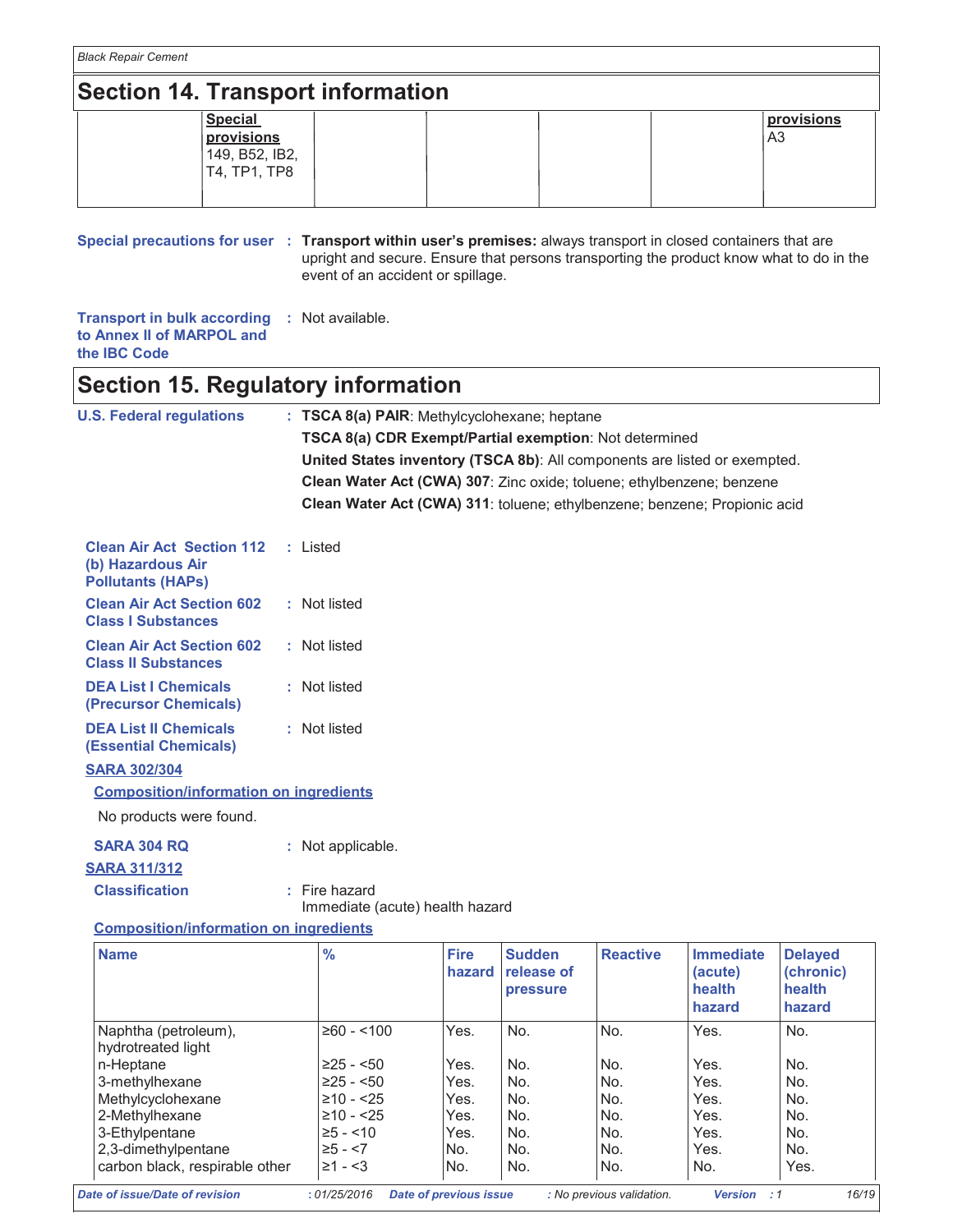## **Section 15. Regulatory information**

| than powder       |             |                 |       |                  |      |     |  |
|-------------------|-------------|-----------------|-------|------------------|------|-----|--|
| sulfur            | <3<br>≥     | No.             | No.   | No.              | Yes. | No. |  |
| Zinc oxide        | 1.4         | IN <sub>o</sub> | No.   | <sup>I</sup> No. | Yes. | No. |  |
| Isopropyl alcohol | ≥1<br>< 1.4 | Yes.            | ' No. | No.              | Yes. | No. |  |

#### **SARA 313**

|                              | <b>Product name</b> | <b>CAS number</b> | $\frac{9}{6}$ |
|------------------------------|---------------------|-------------------|---------------|
| <b>Form R - Reporting</b>    | Isopropyl alcohol   | 67-63-0           | $\geq 1 - 3$  |
| requirements                 | Zinc oxide          | $1314 - 13 - 2$   | $\geq 1 - 3$  |
| <b>Supplier notification</b> | Isopropyl alcohol   | 67-63-0           | 1≥1 - <3      |
|                              | Zinc oxide          | $1314 - 13 - 2$   | $\geq 1 - 3$  |

SARA 313 notifications must not be detached from the SDS and any copying and redistribution of the SDS shall include copying and redistribution of the notice attached to copies of the SDS subsequently redistributed.

#### **State regulations**

| <b>Massachusetts</b> | : The following components are listed: SULFUR; ZINC OXIDE FUME; ISOPROPYL<br>ALCOHOL; CARBON BLACK; 2,3-DIMETHYLPENTANE; ISOHEPTANE;<br>METHYLCYCLOHEXANE; 3-METHYLHEXANE; HEPTANE (N-HEPTANE)                                                                |
|----------------------|---------------------------------------------------------------------------------------------------------------------------------------------------------------------------------------------------------------------------------------------------------------|
| <b>New York</b>      | : None of the components are listed.                                                                                                                                                                                                                          |
| <b>New Jersey</b>    | : The following components are listed: SULFUR; ZINC OXIDE; ISOPROPYL ALCOHOL;<br>2-PROPANOL; CARBON BLACK; 2,3-DIMETHYLPENTANE; PENTANE, 2,<br>3-DIMETHYL-; METHYLCYCLOHEXANE; CYCLOHEXANE, METHYL-;<br>3-METHYLHEXANE; HEXANE, 3-METHYL-; n-HEPTANE; HEPTANE |
| <b>Pennsylvania</b>  | : The following components are listed: SULFUR; ZINC OXIDE (ZNO); 2-PROPANOL;<br>CARBON BLACK; PENTANE, 2,3-DIMETHYL-; HEXANE, 2-METHYL-;<br>CYCLOHEXANE, METHYL-; HEXANE, 3-METHYL-; HEPTANE                                                                  |

#### **California Prop. 65**

**WARNING:** This product contains a chemical known to the State of California to cause cancer.

WARNING: This product contains less than 1% of a chemical known to the State of California to cause birth defects or other reproductive harm.

| <b>Ingredient name</b>                        | <b>Cancer</b> | <b>Reproductive</b> | <b>No significant risk</b><br>level                    | <b>Maximum</b><br>acceptable dosage<br>level       |
|-----------------------------------------------|---------------|---------------------|--------------------------------------------------------|----------------------------------------------------|
| carbon black, respirable other than<br>powder | Yes.          | No.                 | No.                                                    | No.                                                |
| toluene                                       | No.           | Yes.                | No.                                                    | 7000 µg/day<br>(ingestion)                         |
| ethylbenzene                                  | Yes.          | No.                 | 41 µg/day (ingestion)<br>54 µg/day<br>(inhalation)     | No.                                                |
| benzene                                       | Yes.          | Yes.                | 6.4 µg/day<br>(ingestion)<br>13 µg/day<br>(inhalation) | 24 µg/day (ingestion)<br>49 µg/day<br>(inhalation) |

**Canadian lists** 

| <b>Canadian NPRI</b>         | : The following components are listed: Zinc (and its compounds); Isopropyl alcohol;<br>Heptane (all isomers); Heptane (all isomers); Heptane (all isomers); Heptane (all<br>isomers); Heptane (all isomers) |
|------------------------------|-------------------------------------------------------------------------------------------------------------------------------------------------------------------------------------------------------------|
| <b>CEPA Toxic substances</b> | : None of the components are listed.                                                                                                                                                                        |
| <b>Canada inventory</b>      | : All components are listed or exempted.                                                                                                                                                                    |

#### **International regulations**

| <b>Chemical Weapon Convention List Schedules I. II &amp; III Chemicals</b> |  |  |  |
|----------------------------------------------------------------------------|--|--|--|
| Not listed.                                                                |  |  |  |

#### **Montreal Protocol (Annexes A, B, C, E)**

Not listed.

**Date of issue/Date of revision**  $\qquad$  **: 0**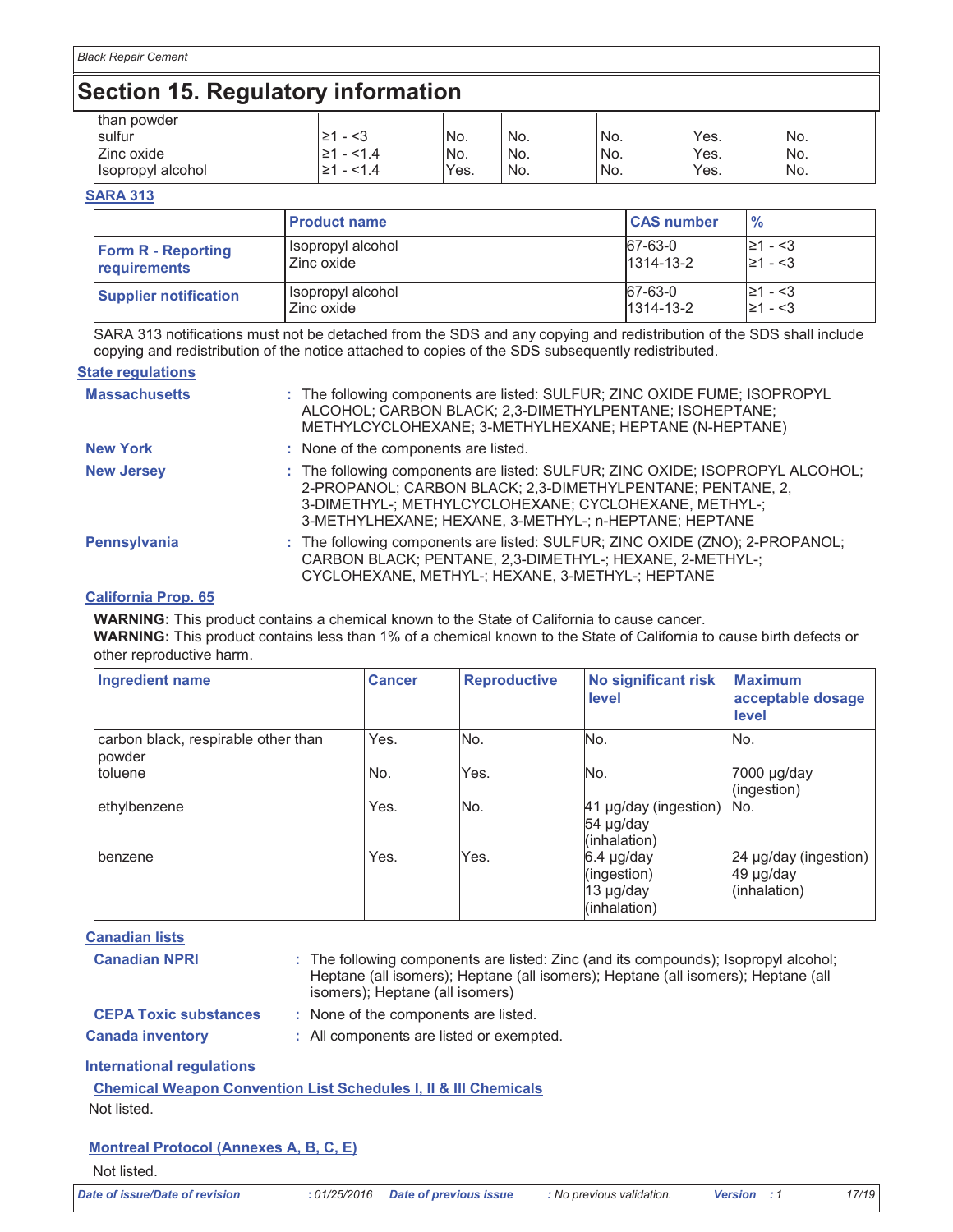## **Section 15. Regulatory information**

| <b>Stockholm Convention on Persistent Organic Pollutants</b> |    |                                                                                    |
|--------------------------------------------------------------|----|------------------------------------------------------------------------------------|
| Not listed.                                                  |    |                                                                                    |
| <b>Rotterdam Convention on Prior Inform Consent (PIC)</b>    |    |                                                                                    |
| Not listed.                                                  |    |                                                                                    |
| <b>UNECE Aarhus Protocol on POPs and Heavy Metals</b>        |    |                                                                                    |
| Not listed.                                                  |    |                                                                                    |
| <b>International lists</b>                                   |    |                                                                                    |
| <b>National inventory</b>                                    |    |                                                                                    |
| <b>Australia</b>                                             |    | : All components are listed or exempted.                                           |
| Canada                                                       |    | : All components are listed or exempted.                                           |
| <b>China</b>                                                 |    | All components are listed or exempted.                                             |
| <b>Europe</b>                                                | t. | Not determined.                                                                    |
| Japan                                                        |    | Japan inventory (ENCS): Not determined.<br>Japan inventory (ISHL): Not determined. |
| <b>Malaysia</b>                                              |    | : Not determined.                                                                  |
| <b>New Zealand</b>                                           |    | All components are listed or exempted.                                             |
| <b>Philippines</b>                                           |    | All components are listed or exempted.                                             |
| <b>Republic of Korea</b>                                     |    | All components are listed or exempted.                                             |
| <b>Taiwan</b>                                                |    | All components are listed or exempted.                                             |
| <b>Turkey</b>                                                |    | Not determined.                                                                    |

# **Section 16. Other information**

**National Fire Protection Association (U.S.A.)** 



Reprinted with permission from NFPA 704-2001, Identification of the Hazards of Materials for Emergency Response Copyright ©1997, National Fire Protection Association, Quincy, MA 02269. This reprinted material is not the complete and official position of the National Fire Protection Association, on the referenced subject which is represented only by the standard in its entirety.

Copyright ©2001, National Fire Protection Association, Quincy, MA 02269. This warning system is intended to be interpreted and applied only by properly trained individuals to identify fire, health and reactivity hazards of chemicals. The user is referred to certain limited number of chemicals with recommended classifications in NFPA 49 and NFPA 325, which would be used as a guideline only. Whether the chemicals are classified by NFPA or not, anyone using the 704 systems to classify chemicals does so at their own risk.

#### Procedure used to derive the classification

|                                                                                                                                                                                                                                                              | <b>Classification</b> |                                                                                                            | <b>Justification</b> |
|--------------------------------------------------------------------------------------------------------------------------------------------------------------------------------------------------------------------------------------------------------------|-----------------------|------------------------------------------------------------------------------------------------------------|----------------------|
| FLAMMABLE LIQUIDS - Category 2<br>SKIN CORROSION/IRRITATION - Category 2<br>SERIOUS EYE DAMAGE/ EYE IRRITATION - Category 2A<br>SPECIFIC TARGET ORGAN TOXICITY (SINGLE<br>EXPOSURE) (Narcotic effects) - Category 3<br><b>ASPIRATION HAZARD - Category 1</b> |                       | On basis of test data<br>Calculation method<br>Calculation method<br>Calculation method<br>Expert judgment |                      |
|                                                                                                                                                                                                                                                              |                       |                                                                                                            |                      |
| <b>History</b>                                                                                                                                                                                                                                               |                       |                                                                                                            |                      |
| Date of printing                                                                                                                                                                                                                                             | : 01/25/2016          |                                                                                                            |                      |
| Date of issue/Date of<br>revision                                                                                                                                                                                                                            | : 01/25/2016          |                                                                                                            |                      |